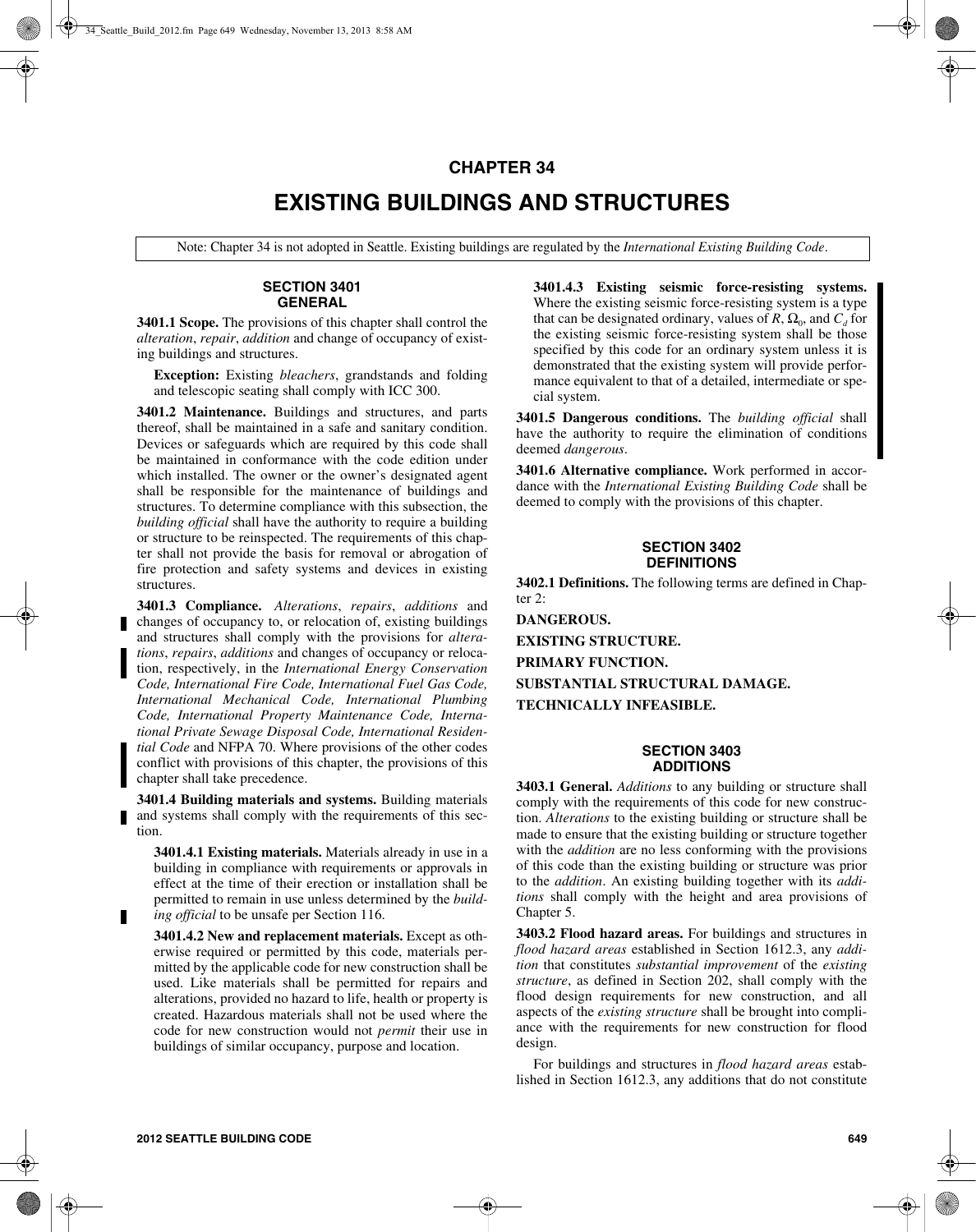*substantial improvement* of the *existing structure*, as defined in Section 202, are not required to comply with the flood design requirements for new construction.

**3403.3 Existing structural elements carrying gravity load.** Any existing gravity load-carrying structural element for which an *addition* and its related alterations cause an increase in design gravity load of more than 5 percent shall be strengthened, supplemented, replaced or otherwise altered as needed to carry the increased gravity load required by this code for new structures. Any existing gravity load-carrying structural element whose gravity load-carrying capacity is decreased shall be considered an altered element subject to the requirements of Section 3404.3. Any existing element that will form part of the lateral load path for any part of the *addition* shall be considered an existing lateral load-carrying structural element subject to the requirements of Section 3403.4.

**3403.3.1 Design live load.** Where the *addition* does not result in increased design live load, existing gravity loadcarrying structural elements shall be permitted to be evaluated and designed for live loads *approved* prior to the *addition*. If the *approved* live load is less than that required by Section 1607, the area designed for the nonconforming live load shall be posted with placards of *approved* design indicating the *approved* live load. Where the *addition* does result in increased design live load, the live load required by Section 1607 shall be used.

**3403.4 Existing structural elements carrying lateral load.** Where the *addition* is structurally independent of the *existing structure*, existing lateral load-carrying structural elements shall be permitted to remain unaltered. Where the *addition* is not structurally independent of the *existing structure*, the *existing structure* and its *addition* acting together as a single structure shall be shown to meet the requirements of Sections 1609 and 1613.

**Exception:** Any existing lateral load-carrying structural element whose demand-capacity ratio with the *addition* considered is no more than 10 percent greater than its demand-capacity ratio with the *addition* ignored shall be permitted to remain unaltered. For purposes of calculating demand-capacity ratios, the demand shall consider applicable load combinations with design lateral loads or forces in accordance with Sections 1609 and 1613. For purposes of this exception, comparisons of demand-capacity ratios and calculation of design lateral loads, forces and capacities shall account for the cumulative effects of *additions* and *alterations* since original construction.

**3403.5 Smoke alarms in existing portions of a building.** Where an *addition* is made to a building or structure of a Group R or I-1 occupancy, the existing building shall be provided with *smoke alarms* in accordance with Section 1103.8 of the *International Fire Code*.

## **SECTION 3404 ALTERATIONS**

**3404.1 General.** Except as provided by Section 3401.4 or this section, *alterations* to any building or structure shall comply with the requirements of the code for new construction. *Alterations* shall be such that the existing building or structure is no less complying with the provisions of this code than the existing building or structure was prior to the *alteration*.

### **Exceptions:**

- 1. An existing *stairway* shall not be required to comply with the requirements of Section 1009 where the existing space and construction does not allow a reduction in pitch or slope.
- 2. *Handrails* otherwise required to comply with Section 1009.15 shall not be required to comply with the requirements of Section 1012.6 regarding full extension of the *handrails* where such extensions would be hazardous due to plan configuration.

**3404.2 Flood hazard areas.** For buildings and structures in *flood hazard areas* established in Section 1612.3, any *alteration* that constitutes *substantial improvement* of the *existing structure*, as defined in Section 202, shall comply with the flood design requirements for new construction, and all aspects of the *existing structure* shall be brought into compliance with the requirements for new construction for flood design.

For buildings and structures in *flood hazard areas* established in Section 1612.3, any *alterations* that do not constitute *substantial improvement* of the *existing structure*, as defined in Section 202, are not required to comply with the flood design requirements for new construction.

**3404.3 Existing structural elements carrying gravity load.** Any existing gravity load-carrying structural element for which an *alteration* causes an increase in design gravity load of more than 5 percent shall be strengthened, supplemented, replaced or otherwise altered as needed to carry the increased gravity load required by this code for new structures. Any existing gravity load-carrying structural element whose gravity load-carrying capacity is decreased as part of the *alteration* shall be shown to have the capacity to resist the applicable design gravity loads required by this code for new structures.

**3404.3.1 Design live load.** Where the *alteration* does not result in increased design live load, existing gravity loadcarrying structural elements shall be permitted to be evaluated and designed for live loads *approved* prior to the *alteration*. If the *approved* live load is less than that required by Section 1607, the area designed for the nonconforming live load shall be posted with placards of *approved* design indicating the *approved* live load. Where the *alteration* does result in increased design live load, the live load required by Section 1607 shall be used.

**3404.4 Existing structural elements carrying lateral load.** Except as permitted by Section 3404.5, where the *alteration* increases design lateral loads in accordance with Section 1609 or 1613, or where the *alteration* results in a structural irregularity as defined in ASCE 7, or where the *alteration* decreases the capacity of any existing lateral load-carrying structural element, the structure of the altered building or

➡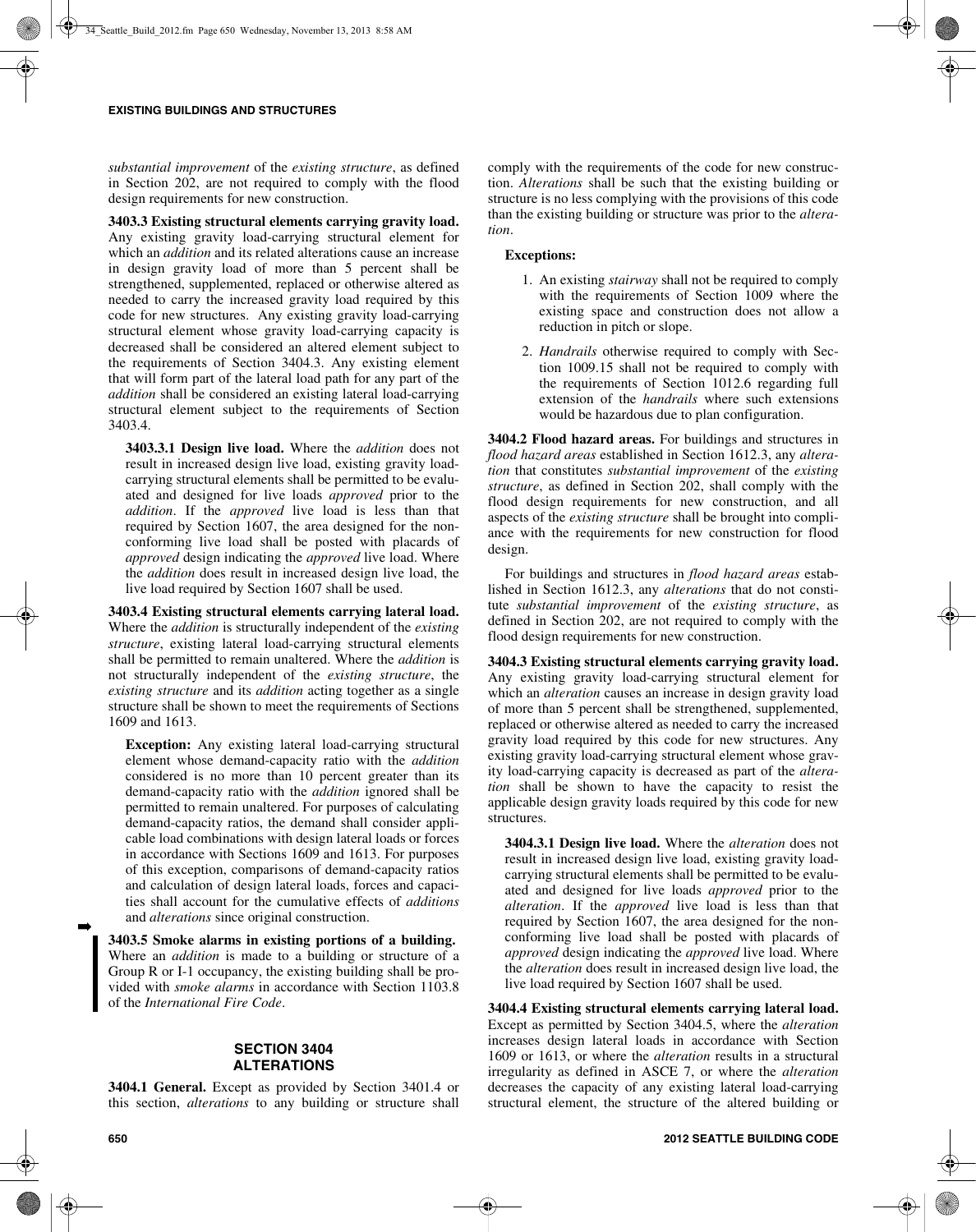structure shall be shown to meet the requirements of Sections 1609 and 1613.

**Exception:** Any existing lateral load-carrying structural element whose demand-capacity ratio with the *alteration* considered is no more than 10 percent greater than its demand-capacity ratio with the *alteration* ignored shall be permitted to remain unaltered. For purposes of calculating demand-capacity ratios, the demand shall consider applicable load combinations with design lateral loads or forces per Sections 1609 and 1613. For purposes of this exception, comparisons of demand-capacity ratios and calculation of design lateral loads, forces, and capacities shall account for the cumulative effects of *additions* and *alterations* since original construction.

**3404.5 Voluntary seismic improvements.** *Alterations* to existing structural elements or additions of new structural elements that are not otherwise required by this chapter and are initiated for the purpose of improving the performance of the seismic force-resisting system of an *existing structure* or the performance of seismic bracing or anchorage of existing nonstructural elements shall be permitted, provided that an engineering analysis is submitted demonstrating the following:

➡

➡

➡

- 1. The altered structure and the altered nonstructural elements are no less conforming with the provisions of this code with respect to earthquake design than they were prior to the alteration.
- 2. New structural elements are detailed as required for new construction.
- 3. New or relocated nonstructural elements are detailed and connected to existing or new structural elements as required for new construction.
- 4. The alterations do not create a structural irregularity as defined in ASCE 7 or make an existing structural irregularity more severe.

**3404.6 Smoke alarms.** Individual *sleeping units* and individual *dwelling units* in Group R and I-1 occupancies shall be provided with *smoke alarms* in accordance with Section 1103.8 of the *International Fire Code*.

#### **SECTION 3405 REPAIRS**

**3405.1 General.** Buildings and structures, and parts thereof, shall be repaired in compliance with Section 3405 and 3401.2. Work on nondamaged components that is necessary for the required *repair* of damaged components shall be considered part of the *repair* and shall not be subject to the requirements for *alterations* in this chapter. Routine maintenance required by Section 3401.2, ordinary repairs exempt from *permit* in accordance with Section 105.2, and abatement of wear due to normal service conditions shall not be subject to the requirements for *repairs* in this section.

**3405.2 Substantial structural damage to vertical elements of the lateral force-resisting system.** A building that has sustained *substantial structural damage* to the vertical elements of its lateral force-resisting system shall be evaluated and repaired in accordance with the applicable provisions of Sections 3405.2.1 through 3405.2.3.

#### **Exceptions:**

- 1. Buildings assigned to *Seismic Design Category* A, B, or C whose *substantial structural damage* was not caused by earthquake need not be evaluated or rehabilitated for load combinations that include earthquake effects.
- 2. One- and two-family dwellings need not be evaluated or rehabilitated for load combinations that include earthquake effects.

**3405.2.1 Evaluation.** The building shall be evaluated by a *registered design professional*, and the evaluation findings shall be submitted to the *building official*. The evaluation shall establish whether the damaged building, if repaired to its pre-damage state, would comply with the provisions of this code for wind and earthquake loads.

Wind loads for this evaluation shall be those prescribed in Section 1609. Earthquake loads for this evaluation, if required, shall be permitted to be 75 percent of those prescribed in Section 1613.

**3405.2.2 Extent of repair for compliant buildings.** If the evaluation establishes compliance of the pre-damage building in accordance with Section 3405.2.1, then repairs shall be permitted that restore the building to its pre-damage state, based on material properties and design strengths applicable at the time of original construction.

**3405.2.3 Extent of repair for noncompliant buildings.** If the evaluation does not establish compliance of the predamage building in accordance with Section 3404.2.1, then the building shall be rehabilitated to comply with applicable provisions of this code for load combinations that include wind or seismic loads. The wind loads for the repair shall be as required by the building code in effect at the time of original construction, unless the damage was caused by wind, in which case the wind loads shall be as required by this code. Earthquake loads for this rehabilitation design shall be those required for the design of the pre-damage building, but not less than 75 percent of those prescribed in Section 1613. New structural members and connections required by this rehabilitation design shall comply with the detailing provisions of this code for new buildings of similar structure, purpose and location.

**3405.3 Substantial structural damage to gravity load-carrying components.** Gravity load-carrying components that have sustained *substantial structural damage* shall be rehabilitated to comply with the applicable provisions of this code for dead and live loads. Snow loads shall be considered if the *substantial structural damage* was caused by or related to snow load effects. Existing gravity load-carrying structural elements shall be permitted to be designed for live loads *approved* prior to the damage. Nondamaged gravity load-carrying components that receive dead, live or snow loads from rehabilitated components shall also be rehabilitated or shown to have the capacity to carry the design loads of the rehabilitation design. New structural members and connections required by this rehabilitation design shall comply with the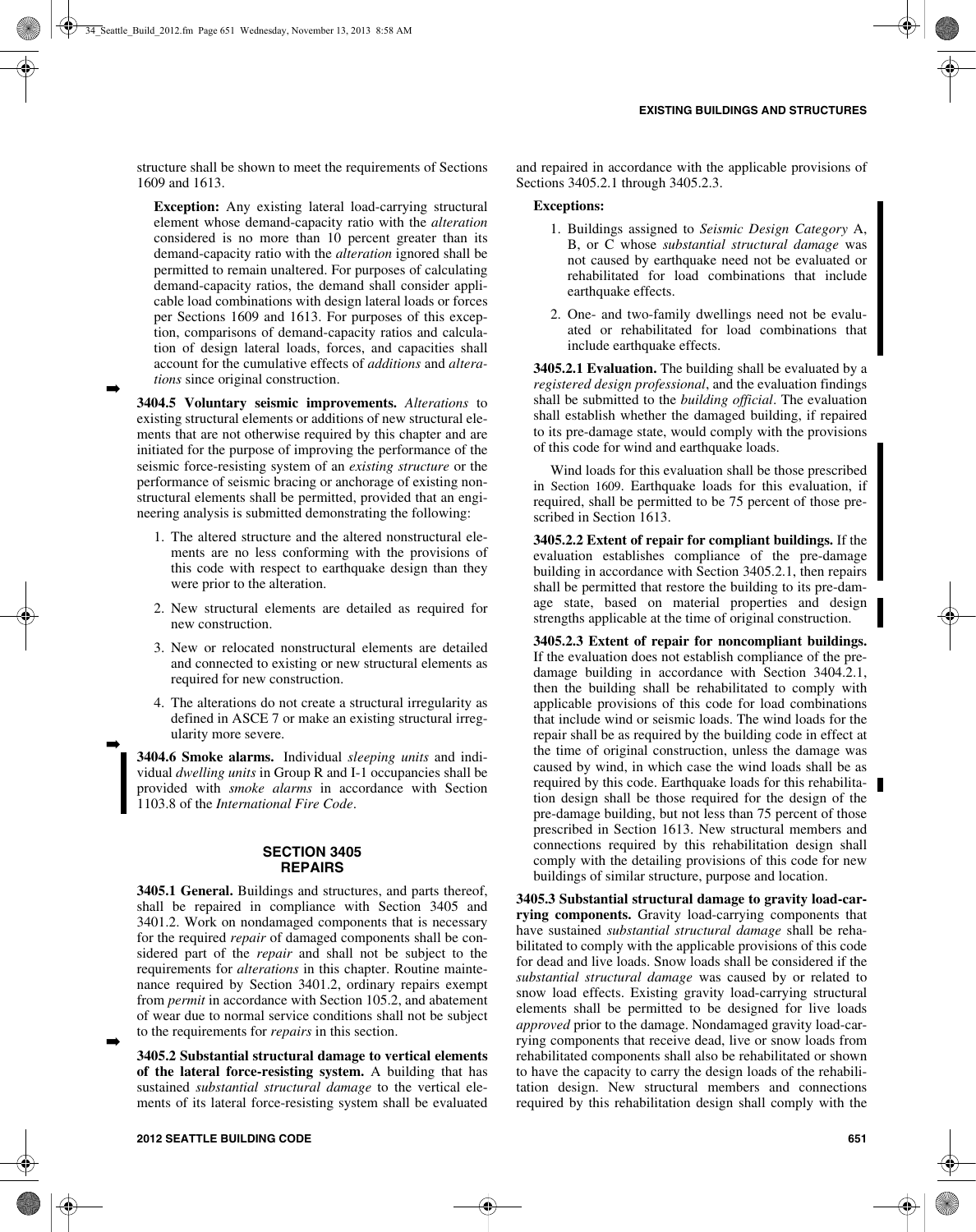detailing provisions of this code for new buildings of similar structure, purpose and location.

**3405.3.1 Lateral force-resisting elements.** Regardless of the level of damage to vertical elements of the lateral force-resisting system, if *substantial structural damage* to gravity load-carrying components was caused primarily by wind or earthquake effects, then the building shall be evaluated in accordance with Section 3405.2.1 and, if noncompliant, rehabilitated in accordance with Section 3405.2.3.

#### **Exceptions:**

- 1. One- and two-family dwellings need not be evaluated or rehabilitated for load combinations that include earthquake effects.
- 2. Buildings assigned to *Seismic Design Category* A, B, or C whose *substantial structural damage* was not caused by earthquake need not be evaluated or rehabilitated for load combinations that include earthquake effects.

**3405.4 Less than substantial structural damage.** For damage less than *substantial structural damage*, *repairs* shall be allowed that restore the building to its pre-damage state, based on material properties and design strengths applicable at the time of original construction. New structural members and connections used for this repair shall comply with the detailing provisions of this code for new buildings of similar structure, purpose and location.

**3405.5 Flood hazard areas.** For buildings and structures in *flood hazard areas* established in Section 1612.3, any *repair* that constitutes *substantial improvement* of the *existing structure*, as defined in Section 202, shall comply with the flood design requirements for new construction, and all aspects of the *existing structure* shall be brought into compliance with the requirements for new construction for flood design.

For buildings and structures in *flood hazard areas* established in Section 1612.3, any *repairs* that do not constitute *substantial improvement* or *repair* of *substantial damage* of the *existing structure,* as defined in Section 202, are not required to comply with the flood design requirements for new construction.

#### **SECTION 3406 FIRE ESCAPES**

**3406.1 Where permitted.** Fire escapes shall be permitted only as provided for in Sections 3406.1.1 through 3406.1.4.

**3406.1.1 New buildings.** Fire escapes shall not constitute any part of the required *means of egress* in new buildings.

**3406.1.2 Existing fire escapes.** Existing fire escapes shall be continued to be accepted as a component in the *means of egress* in existing buildings only.

**3406.1.3 New fire escapes.** New fire escapes for existing buildings shall be permitted only where exterior *stairs* cannot be utilized due to lot lines limiting *stair* size or due to the sidewalks, alleys or roads at grade level. New fire escapes shall not incorporate ladders or access by windows.

**3406.1.4 Limitations.** Fire escapes shall comply with this section and shall not constitute more than 50 percent of the required number of *exits* nor more than 50 percent of the required *exit* capacity.

**3406.2 Location.** Where located on the front of the building and where projecting beyond the building line, the lowest landing shall not be less than 7 feet (2134 mm) or more than 12 feet (3658 mm) above grade, and shall be equipped with a counterbalanced stairway to the street. In alleyways and thoroughfares less than 30 feet (9144 mm) wide, the clearance under the lowest landing shall not be less than 12 feet (3658 mm).

**3406.3 Construction.** The fire escape shall be designed to support a live load of 100 pounds per square foot (4788 Pa) and shall be constructed of steel or other *approved* noncombustible materials. Fire escapes constructed of wood not less than nominal 2 inches (51 mm) thick are permitted on buildings of Type V construction. Walkways and railings located over or supported by combustible roofs in buildings of Type III and IV construction are permitted to be of wood not less than nominal 2 inches (51 mm) thick.

**3406.4 Dimensions.** *Stairs* shall be at least 22 inches (559 mm) wide with risers not more than, and treads not less than, 8 inches (203 mm) and landings at the foot of stairs not less than 40 inches (1016 mm) wide by 36 inches (914 mm) long, located not more than 8 inches (203 mm) below the door.

**3406.5 Opening protectives.** Doors and windows along the fire escape shall be protected with  $\frac{3}{4}$ -hour opening protectives.

## **SECTION 3407 GLASS REPLACEMENT**

**3407.1 Conformance.** The installation or replacement of glass shall be as required for new installations.

#### **SECTION 3408 CHANGE OF OCCUPANCY**

**3408.1 Conformance.** No change shall be made in the use or occupancy of any building that would place the building in a different division of the same group of occupancies or in a different group of occupancies, unless such building is made to comply with the requirements of this code for such division or group of occupancies. Subject to the approval of the *building official*, the use or occupancy of existing buildings shall be permitted to be changed and the building is allowed to be occupied for purposes in other groups without conforming to all the requirements of this code for those groups, provided the new or proposed use is less hazardous, based on life and fire risk, than the existing use.

**3408.2 Certificate of occupancy.** A certificate of occupancy shall be issued where it has been determined that the requirements for the new occupancy classification have been met.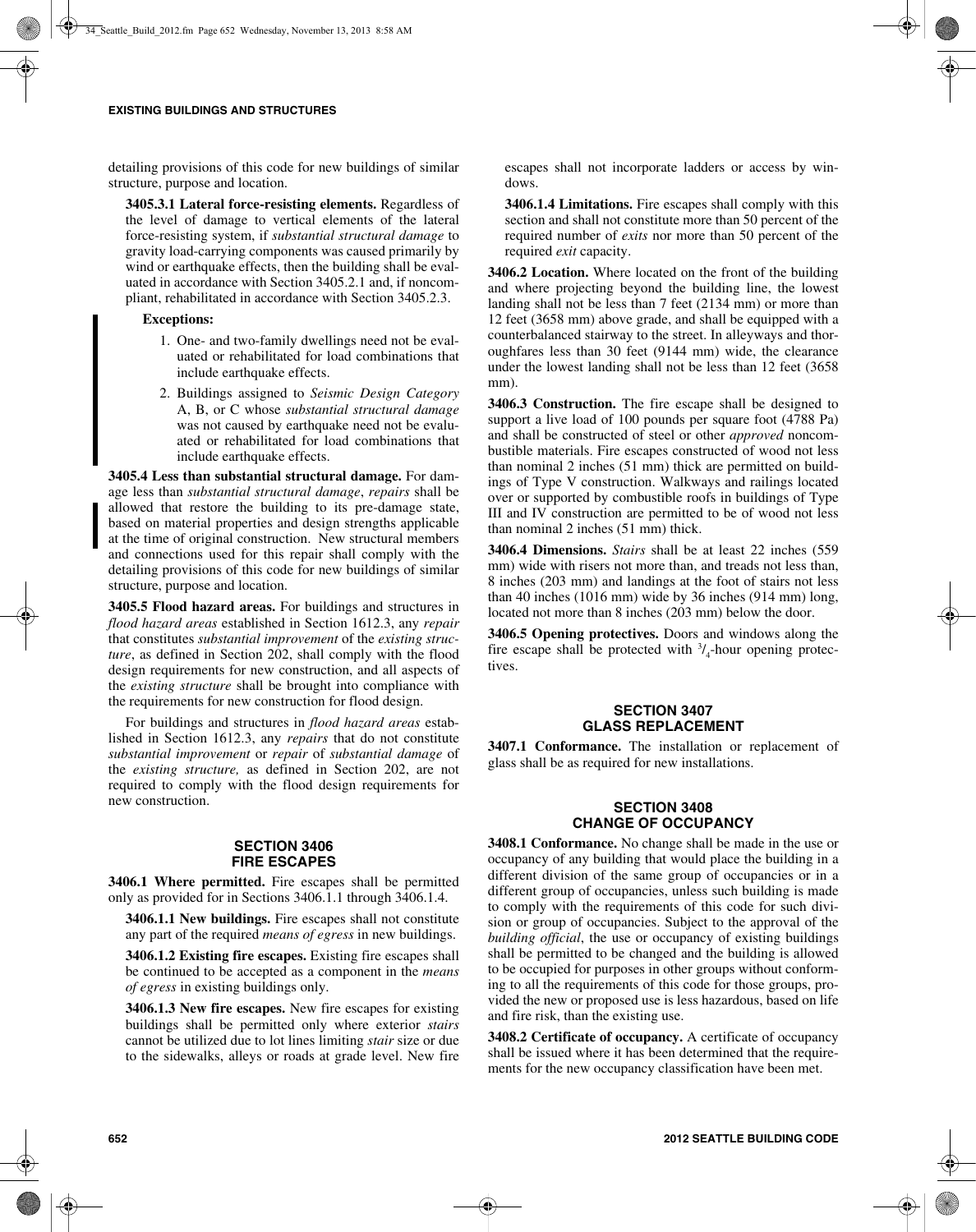➡

**3408.3 Stairways**. An existing *stairway* shall not be required to comply with the requirements of Section 1009 where the existing space and construction does not allow a reduction in pitch or slope.

**3408.4 Seismic.** When a change of occupancy results in a structure being reclassified to a higher risk category, the structure shall conform to the seismic requirements for a new structure of the higher risk category.

**Exceptions:**

- 1. Specific seismic detailing requirements of Section 1613 for a new structure shall not be required to be met where the seismic performance is shown to be equivalent to that of a new structure. A demonstration of equivalence shall consider the regularity, overstrength, redundancy and ductility of the structure.
- 2. When a change of use results in a structure being reclassified from Risk Category I or II to Risk Category III and the structure is located where the seismic coefficient,  $S_{DS}$  is less than 0.33, compliance with the seismic requirements of Section 1613 are not required.

#### **SECTION 3409 HISTORIC BUILDINGS**

**3409.1 Historic buildings.** The provisions of this code relating to the construction, *repair*, *alteration*, *addition*, restoration and movement of structures, and change of occupancy shall not be mandatory for *historic buildings* where such buildings are judged by the *building official* to not constitute a distinct life safety hazard.

**3409.2 Flood hazard areas.** Within *flood hazard areas* established in accordance with Section 1612.3, where the work proposed constitutes *substantial improvement* as defined in Section 202, the building shall be brought into compliance with Section 1612.

**Exception:** *Historic buildings* that are:

- 1. Listed or preliminarily determined to be eligible for listing in the National Register of Historic Places;
- 2. Determined by the Secretary of the U.S. Department of Interior as contributing to the historical significance of a registered historic district or a district preliminarily determined to qualify as an historic district; or
- 3. Designated as historic under a state or local historic preservation program that is *approved* by the Department of Interior.

#### **SECTION 3410 MOVED STRUCTURES**

**3410.1 Conformance.** Structures moved into or within the jurisdiction shall comply with the provisions of this code for new structures.

## **SECTION 3411 ACCESSIBILITY FOR EXISTING BUILDINGS**

**3411.1 Scope.** The provisions of Sections 3411.1 through 3411.9 apply to maintenance, change of occupancy, *additions* and *alterations* to existing buildings, including those identified as *historic buildings*.

**3411.2 Maintenance of facilities.** A *facility* that is constructed or altered to be *accessible* shall be maintained *accessible* during occupancy.

**3411.3 Extent of application.** An *alteration* of an existing *facility* shall not impose a requirement for greater accessibility than that which would be required for new construction. *Alterations* shall not reduce or have the effect of reducing accessibility of a *facility* or portion of a *facility*.

**3411.4 Change of occupancy.** Existing buildings that undergo a change of group or occupancy shall comply with this section.

**Exception:** *Type B dwelling units* or *sleeping units* required by Section 1107 of this code are not required to be provided in existing buildings and facilities undergoing a change of occupancy in conjunction with *alterations* where the work area is 50 percent or less of the aggregate area of the building.

**3411.4.1 Partial change in occupancy.** Where a portion of the building is changed to a new occupancy classification, any *alterations* shall comply with Sections 3411.6, 3411.7 and 3411.8.

**3411.4.2 Complete change of occupancy.** Where an entire building undergoes a change of occupancy, it shall comply with Section 3411.4.1 and shall have all of the following *accessible* features:

- 1. At least one *accessible* building entrance.
- 2. At least one *accessible route* from an *accessible* building entrance to *primary function* areas.
- 3. Signage complying with Section 1110.
- 4. *Accessible* parking, where parking is being provided.
- 5. At least one *accessible* passenger loading zone, when loading zones are provided.
- 6. At least one *accessible route* connecting *accessible* parking and *accessible* passenger loading zones to an *accessible* entrance.

Where it is *technically infeasible* to comply with the new construction standards for any of these requirements for a change of group or occupancy, the above items shall conform to the requirements to the maximum extent *technically feasible*.

**Exception:** The *accessible* features listed in Items 1 through 6 are not required for an *accessible* route to *Type B units*.

**3411.5 Additions.** Provisions for new construction shall apply to *additions*. An *addition* that affects the accessibility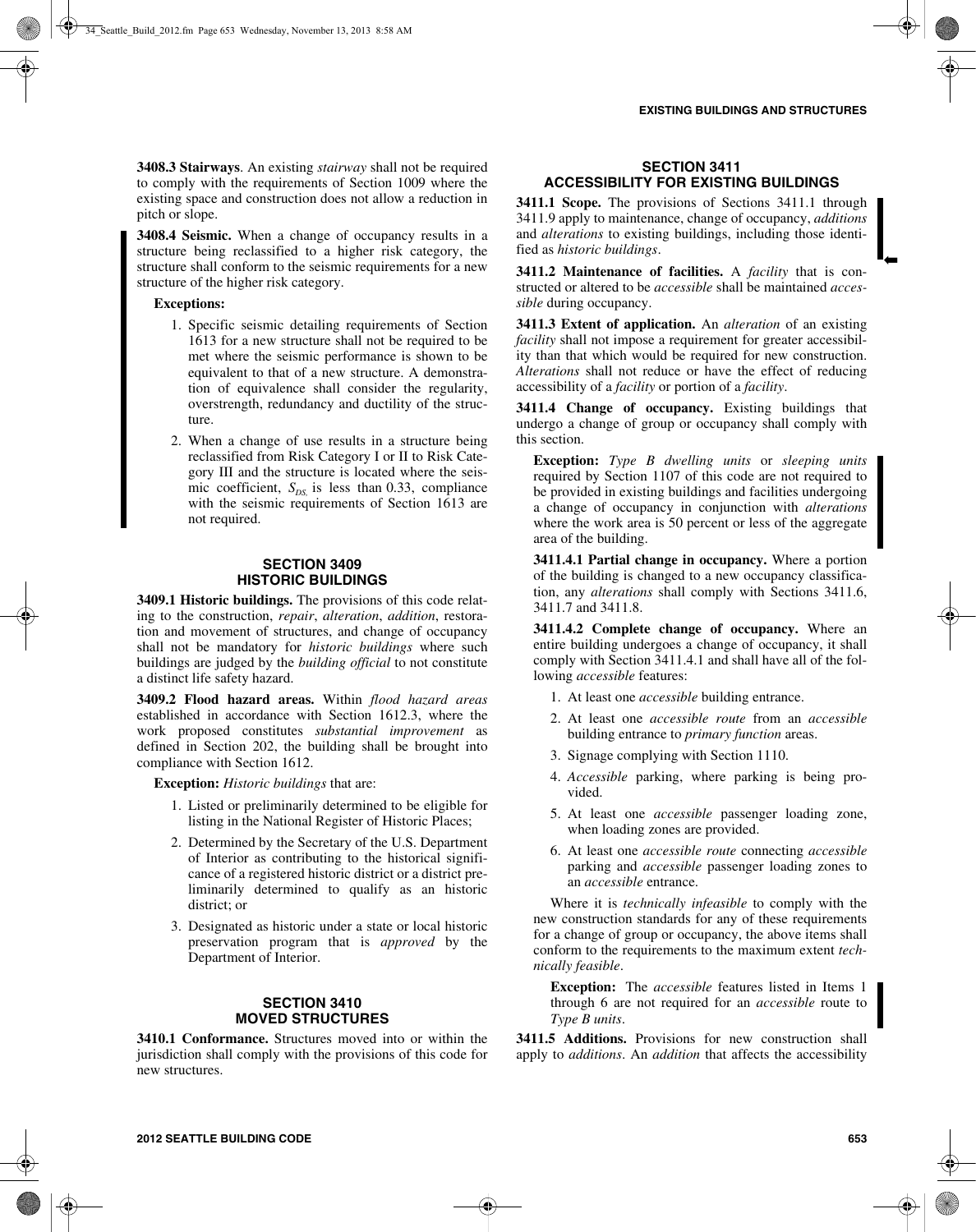to, or contains an area of, a *primary function* shall comply with the requirements in Section 3411.7.

**3411.6 Alterations.** A *facility* that is altered shall comply with the applicable provisions in Chapter 11 of this code, unless *technically infeasible*. Where compliance with this section is *technically infeasible*, the *alteration* shall provide access to the maximum extent technically feasible.

### **Exceptions:**

- 1. The altered element or space is not required to be on an *accessible route*, unless required by Section 3411.7.
- 2. *Accessible means of egress* required by Chapter 10 are not required to be provided in existing facilities.
- 3. The *alteration* to *Type A* individually owned *dwelling units* within a Group R-2 occupancy shall be permitted to meet the provision for a *Type B dwelling unit*.
- 4. *Type B dwelling* or *sleeping units* required by Section 1107 of this code are not required to be provided in existing buildings and facilities undergoing a change of occupancy in conjunction with *alterations* where the work area is 50 percent or less of the aggregate area of the building.

**3411.7 Alterations affecting an area containing a primary function.** Where an *alteration* affects the accessibility to, or contains an area of *primary function*, the route to the *primary function* area shall be *accessible*. The *accessible route* to the *primary function* area shall include toilet facilities or drinking fountains serving the area of *primary function*.

#### **Exceptions**:

- 1. The costs of providing the *accessible route* are not required to exceed 20 percent of the costs of the *alterations* affecting the area of *primary function*.
- 2. This provision does not apply to *alterations* limited solely to windows, hardware, operating controls, electrical outlets and signs.
- 3. This provision does not apply to *alterations* limited solely to mechanical systems, electrical systems, installation or alteration of fire protection systems and abatement of hazardous materials.
- 4. This provision does not apply to *alterations* undertaken for the primary purpose of increasing the accessibility of a *facility*.
- 5. This provision does not apply to altered areas limited to *Type B dwelling* and *sleeping units*.

**3411.8 Scoping for alterations.** The provisions of Sections 3411.8.1 through 3411.8.14 shall apply to *alterations* to existing buildings and facilities.

**3411.8.1 Entrances.** *Accessible* entrances shall be provided in accordance with Section 1105.

**Exception:** Where an *alteration* includes *alterations* to an entrance, and the *facility* has an *accessible* entrance, the altered entrance is not required to be *accessible*, unless required by Section 3411.7. Signs complying with Section 1110 shall be provided.

**3411.8.2 Elevators.** Altered elements of existing elevators shall comply with ASME A17.1 and ICC A117.1. Such elements shall also be altered in elevators programmed to respond to the same hall call control as the altered elevator.

**3411.8.3 Platform lifts.** Platform (wheelchair) lifts complying with ICC A117.1 and installed in accordance with ASME A18.1 shall be permitted as a component of an *accessible route*.

**3411.8.4 Stairs and escalators in existing buildings.** In *alterations*, change of occupancy or *additions* where an escalator or *stair* is added where none existed previously and major structural modifications are necessary for installation, an *accessible* route shall be provided between the levels served by the escalator or *stairs* in accordance with Sections 1104.4 and 1104.5.

**3411.8.5 Ramps.** Where slopes steeper than allowed by Section 1010.2 are necessitated by space limitations, the slope of ramps in or providing access to existing *facilities* shall comply with Table 3411.8.5.

**TABLE 3411.8.5 RAMPS**

| <b>SLOPE</b>                                | <b>MAXIMUM RISE</b> |
|---------------------------------------------|---------------------|
| Steeper than 1:10 but not steeper than 1:8  | 3 inches            |
| Steeper than 1:12 but not steeper than 1:10 | 6 inches            |

For SI: 1 inch = 25.4 mm.

**3411.8.6 Performance areas.** Where it is *technically infeasible* to alter performance areas to be on an *accessible route*, at least one of each type of performance area shall be made *accessible*.

**3411.8.7 Accessible dwelling or sleeping units.** Where Group I-1, I-2, I-3, R-1, R-2 or R-4 *dwelling* or *sleeping units* are being altered or added, the requirements of Section 1107 for *Accessible units* apply only to the quantity of spaces being altered or added.

**3411.8.8 Type A dwelling or sleeping units.** Where more than 20 Group R-2 *dwelling* or *sleeping units* are being altered or added, the requirements of Section 1107 for *Type A units* apply only to the quantity of the spaces being altered or added.

**3411.8.9 Type B dwelling or sleeping units**. Where four or more Group I-1, I-2, R-1, R-2, R-3 or R-4 *dwelling* or *sleeping units* are being added, the requirements of Section 1107 for *Type B units* apply only to the quantity of the spaces being added. Where Group I-1, I-2, R-1, R-2, R-3 or R-4 *dwelling* or *sleeping units* are being altered and where the work area is greater than 50 percent of the aggregate area of the building, the requirements of Section 1107 for *Type B units* apply only to the quantity of the spaces being altered.

**3411.8.10 Jury boxes and witness stands.** In *alterations*, *accessible* wheelchair spaces are not required to be located within the defined area of raised jury boxes or witness stands and shall be permitted to be located outside these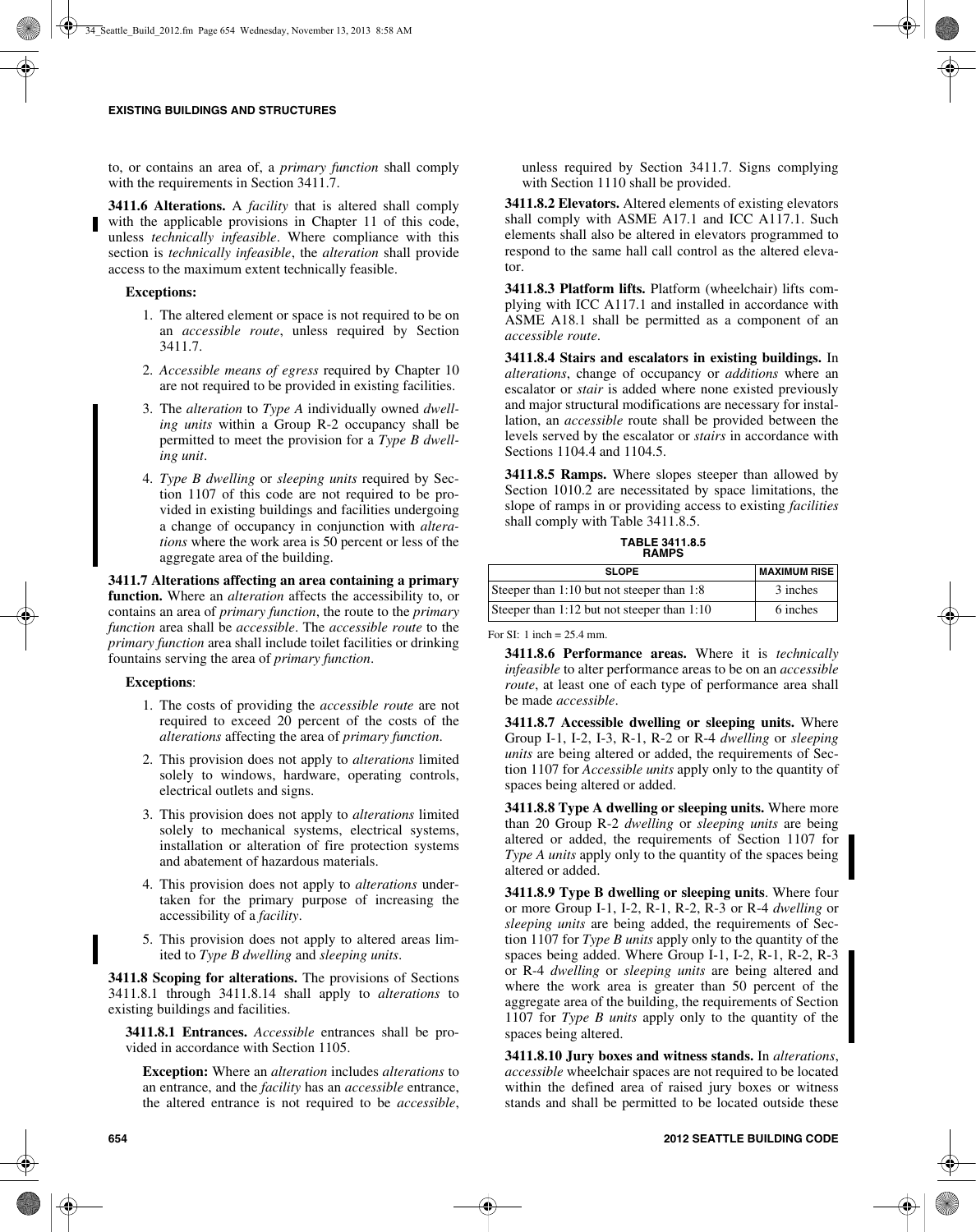spaces where the ramp or lift access restricts or projects into the *means of egress*.

**3411.8.11 Toilet rooms.** Where it is *technically infeasible* to alter existing toilet and bathing rooms to be *accessible*, an *accessible* family or assisted-use toilet or bathing room constructed in accordance with Section 1109.2.1 is permitted. The family or assisted-use toilet or bathing room shall be located on the same floor and in the same area as the existing toilet or bathing rooms.

**3411.8.12 Dressing, fitting and locker rooms.** Where it is *technically infeasible* to provide *accessible* dressing, fitting or locker rooms at the same location as similar types of rooms, one *accessible* room on the same level shall be provided. Where separate-sex facilities are provided, *accessible* rooms for each sex shall be provided. Separatesex facilities are not required where only unisex rooms are provided.

**3411.8.13 Fuel dispensers.** Operable parts of replacement fuel dispensers shall be permitted to be 54 inches (1370 mm) maximum measured from the surface of the vehicular way where fuel dispensers are installed on existing curbs.

**3411.8.14 Thresholds.** The maximum height of thresholds at doorways shall be  $\frac{3}{4}$  inch (19.1 mm). Such thresholds shall have beveled edges on each side.

**3411.9 Historic buildings.** These provisions shall apply to facilities designated as historic structures that undergo *alterations* or a change of occupancy, unless *technically infeasible*. Where compliance with the requirements for *accessible routes*, entrances or toilet rooms would threaten or destroy the historic significance of the facility, as determined by the applicable governing authority, the alternative requirements of Sections 3411.9.1 through 3411.9.4 for that element shall be permitted.

**Exception:** *Type B dwelling* or *sleeping units* required by Section 1107 are not required to be provided in historical buildings.

**3411.9.1 Site arrival points.** At least one *accessible* route from a site arrival point to an *accessible* entrance shall be provided.

**3411.9.2 Multilevel buildings and facilities.** An *accessible route* from an *accessible* entrance to public spaces on the level of the *accessible* entrance shall be provided.

**3411.9.3 Entrances.** At least one main entrance shall be *accessible*.

#### **Exceptions:**

- 1. If a main entrance cannot be made *accessible*, an *accessible* nonpublic entrance that is unlocked while the building is occupied shall be provided; or
- 2. If a main entrance cannot be made *accessible*, a locked *accessible* entrance with a notification system or remote monitoring shall be provided.

Signs complying with Section 1110 shall be provided at the primary entrance and the *accessible* entrance.

**3411.9.4 Toilet and bathing facilities.** Where toilet rooms are provided, at least one *accessible* family or assisted-use toilet room complying with Section 1109.2.1 shall be provided.

### **SECTION 3412 COMPLIANCE ALTERNATIVES**

**3412.1 Compliance.** The provisions of this section are intended to maintain or increase the current degree of public safety, health and general welfare in existing buildings while permitting repair, *alteration*, *addition* and change of occupancy without requiring full compliance with Chapters 2 through 33, or Sections 3401.3, and 3403 through 3409, except where compliance with other provisions of this code is specifically required in this section.

**3412.2 Applicability.** Structures existing prior to [DATE TO BE INSERTED BY THE JURISDICTION. NOTE: IT IS RECOM-MENDED THAT THIS DATE COINCIDE WITH THE EFFECTIVE DATE OF BUILDING CODES WITHIN THE JURISDICTION], in which there is work involving *additions*, *alterations* or changes of occupancy shall be made to comply with the requirements of this section or the provisions of Sections 3403 through 3409. The provisions in Sections 3412.2.1 through 3412.2.5 shall apply to existing occupancies that will continue to be, or are proposed to be, in Groups A, B, E, F, M, R, S and U. These provisions shall not apply to buildings with occupancies in Group H or I.

**3412.2.1 Change in occupancy.** Where an existing building is changed to a new occupancy classification and this section is applicable, the provisions of this section for the new occupancy shall be used to determine compliance with this code.

**3412.2.2 Partial change in occupancy.** Where a portion of the building is changed to a new occupancy classification, and that portion is separated from the remainder of the building with *fire barriers* or *horizontal assemblies* having a *fire-resistance rating* as required by Table 508.4 for the separate occupancies, or with *approved* compliance alternatives, the portion changed shall be made to comply with the provisions of this section.

Where a portion of the building is changed to a new occupancy classification, and that portion is not separated from the remainder of the building with *fire barriers* or *horizontal assemblies* having a *fire-resistance rating* as required by Table 508.4 for the separate occupancies, or with *approved* compliance alternatives, the provisions of this section which apply to each occupancy shall apply to the entire building. Where there are conflicting provisions, those requirements which secure the greater public safety shall apply to the entire building or structure.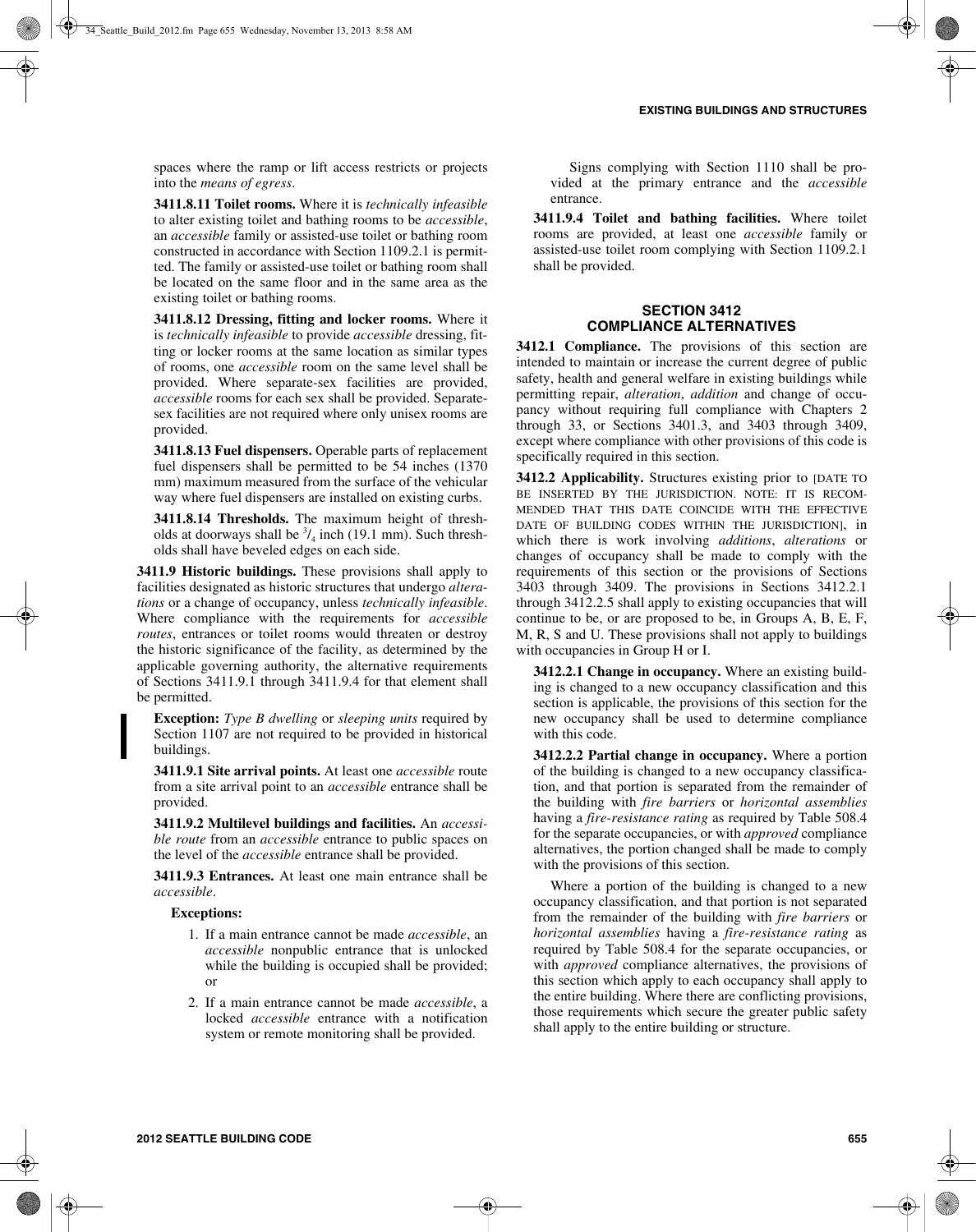**3412.2.3 Additions.** *Additions* to existing buildings shall comply with the requirements of this code for new construction. The combined height and area of the existing building and the new *addition* shall not exceed the height and area allowed by Chapter 5. Where a *fire wall* that complies with Section 706 is provided between the *addition* and the existing building, the *addition* shall be considered a separate building.

**3412.2.4 Alterations and repairs.** An existing building or portion thereof, which does not comply with the requirements of this code for new construction, shall not be altered or repaired in such a manner that results in the building being less safe or sanitary than such building is currently. If, in the *alteration* or repair, the current level of safety or sanitation is to be reduced, the portion altered or repaired shall conform to the requirements of Chapters 2 through 12 and Chapters 14 through 33.

**3412.2.4.1 Flood hazard areas.** For existing buildings located in *flood hazard areas* established in Section 1612.3, if the *alterations* and *repairs* constitute *substantial improvement* of the existing building, the existing building shall be brought into compliance with the requirements for new construction for flood design.

**3412.2.5 Accessibility requirements.** All portions of the buildings proposed for change of occupancy shall conform to the accessibility provisions of Section 3411.

**3412.3 Acceptance.** For *repairs*, *alterations*, *additions* and changes of occupancy to existing buildings that are evaluated in accordance with this section, compliance with this section shall be accepted by the *building official*.

**3412.3.1 Hazards.** Where the *building official* determines that an unsafe condition exists, as provided for in Section 116, such unsafe condition shall be abated in accordance with Section 116.

**3412.3.2 Compliance with other codes.** Buildings that are evaluated in accordance with this section shall comply with the *International Fire Code* and the *International Property Maintenance Code*.

**3412.4 Investigation and evaluation.** For proposed work covered by this section, the building owner shall cause the existing building to be investigated and evaluated in accordance with the provisions of this section.

**3412.4.1 Structural analysis.** The owner shall have a structural analysis of the existing building made to determine adequacy of structural systems for the proposed *alteration*, *addition* or change of occupancy. The analysis shall demonstrate that the building with the work completed is capable of resisting the loads specified in Chapter 16.

**3412.4.2 Submittal.** The results of the investigation and evaluation as required in Section 3412.4, along with proposed compliance alternatives, shall be submitted to the *building official*.

**3412.4.3 Determination of compliance.** The *building official* shall determine whether the existing building, with the proposed *addition*, *alteration* or change of occupancy, complies with the provisions of this section in accordance with the evaluation process in Sections 3412.5 through 3412.9.

**3412.5 Evaluation.** The evaluation shall be comprised of three categories: fire safety, means of egress and general safety, as defined in Sections 3412.5.1 through 3412.5.3.

**3412.5.1 Fire safety.** Included within the fire safety category are the structural fire resistance, automatic fire detection, fire alarm, automatic sprinkler system and fire suppression system features of the facility.

**3412.5.2 Means of egress.** Included within the means of egress category are the configuration, characteristics and support features for *means of egress* in the facility.

**3412.5.3 General safety.** Included within the general safety category are the fire safety parameters and the means of egress parameters.

**3412.6 Evaluation process.** The evaluation process specified herein shall be followed in its entirety to evaluate existing buildings. Table 3412.7 shall be utilized for tabulating the results of the evaluation. References to other sections of this code indicate that compliance with those sections is required in order to gain credit in the evaluation herein outlined. In applying this section to a building with mixed occupancies, where the separation between the mixed occupancies does not qualify for any category indicated in Section 3412.6.16, the score for each occupancy shall be determined and the lower score determined for each section of the evaluation process shall apply to the entire building.

Where the separation between mixed occupancies qualifies for any category indicated in Section 3412.6.16, the score for each occupancy shall apply to each portion of the building based on the occupancy of the space.

**3412.6.1 Building height.** The value for building height shall be the lesser value determined by the formula in Section 3412.6.1.1. Chapter 5 shall be used to determine the allowable height of the building, including allowable increases due to automatic sprinklers as provided for in Section 504.2. Subtract the actual *building height* in feet from the allowable and divide by  $12^{-1/2}$  feet. Enter the height value and its sign (positive or negative) in Table 3412.7 under Safety Parameter 3412.6.1, Building Height, for fire safety, means of egress and general safety. The maximum score for a building shall be 10.

**3412.6.1.1 Height formula.** The following formulas shall be used in computing the *building height* value.

Height value, feet = 
$$
\frac{(AH) - (EBH)}{12.5} \times CF
$$

**(Equation 34-1)**

Height value, feet =  $(AS - EBS) \times CF$ 

**(Equation 34-2)**

where:

 $AH$  = Allowable height in feet from Table 503.

*EBH* = Existing *building height* in feet.

*AS* = Allowable height in stories from Table 503.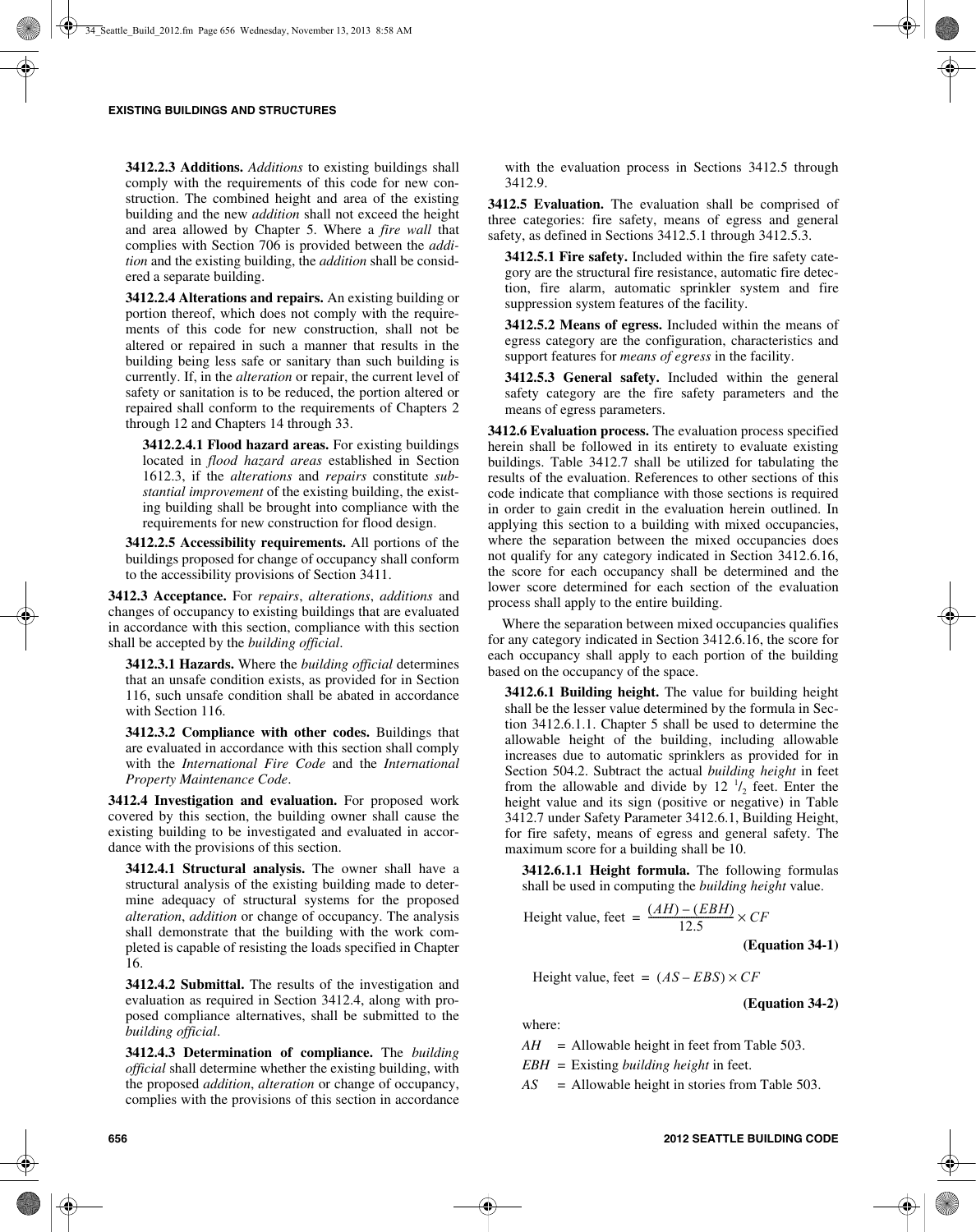- *EBS* = Existing *building height* in *stories*.
- $CF = 1$  if  $(AH) (EBH)$  is positive.
- *CF* = Construction-type factor shown in Table 3412.6.6(2) if  $(AH) - (EBH)$  is negative.

**Note:** Where mixed occupancies are separated and individually evaluated as indicated in Section 3412.6, the values AH, AS, EBH and EBS shall be based on the height of the occupancy being evaluated.

**3412.6.2 Building area.** The value for building area shall be determined by the formula in Section 3412.6.2.2. Section 503 and the formula in Section 3412.6.2.1 shall be used to determine the allowable area of the building. This shall include any allowable increases due to frontage and automatic sprinklers as provided for in Section 506. Subtract the actual *building area* in square feet from the allowable area and divide by 1,200 square feet. Enter the area value and its sign (positive or negative) in Table 3412.7 under Safety Parameter 3412.6.2, Building Area, for fire safety, means of egress and general safety. In determining the area value, the maximum permitted positive value for area is 50 percent of the fire safety score as *listed* in Table 3412.8, Mandatory Safety Scores.

**3412.6.2.1 Allowable area formula.** The following formula shall be used in computing allowable area:

$$
A_a = [A_t + (A_t \times I_f) + (A_t \times I_s)]
$$
 (Equation 34-3)

where:

- *Aa* = Allowable *building area* per story (square feet).
- *At* = Tabular *building area* per story in accordance with Table 503 (square feet).
- $I<sub>s</sub>$  = Area increase factor due to sprinkler protection as calculated in accordance with Section 506.3.
- $I_f$  = Area increase factor due to for frontage as calculated in accordance with Section 506.2.

**3412.6.2.2 Area formula.** The following formula shall be used in computing the area value. Determine the area value for each occupancy floor area on a floor-byfloor basis. For each occupancy, choose the minimum area value of the set of values obtained for the particular occupancy



where:

- $i =$  Value for an individual separated occupancy on a floor.
- $n =$  Number of separated occupancies on a floor.

**3412.6.3 Compartmentation.** Evaluate the compartments created by *fire barriers* or *horizontal assemblies* which comply with Sections 3412.6.3.1 and 3412.6.3.2 and which are exclusive of the wall elements considered under Sections 3412.6.4 and 3412.6.5. Conforming compartments shall be figured as the net area and do not include shafts, chases, *stairways*, walls or columns. Using Table 3412.6.3, determine the appropriate compartmentation value (*CV*) and enter that value into Table 3412.7 under Safety Parameter 3412.6.3, Compartmentation, for fire safety, means of egress and general safety.

**3412.6.3.1 Wall construction.** A wall used to create separate compartments shall be a *fire barrier* conforming to Section 707 with a *fire-resistance rating* of not less than 2 hours. Where the building is not divided into more than one compartment, the compartment size shall be taken as the total floor area on all floors. Where there is more than one compartment within a *story*, each compartmented area on such *story* shall be provided with a *horizontal exit* conforming to Section 1025. The *fire door* serving as the *horizontal exit* between compartments shall be so installed, fitted and gasketed that such *fire door* will provide a substantial barrier to the passage of smoke.

**3412.6.3.2 Floor/ceiling construction.** A floor/ceiling assembly used to create compartments shall conform to Section 711 and shall have a *fire-resistance rating* of not less than 2 hours.

**3412.6.4 Tenant and dwelling unit separations.** Evaluate the *fire-resistance rating* of floors and walls separating tenants, including *dwelling units*, and not evaluated under Sections 3412.6.3 and 3412.6.5. Under the categories and occupancies in Table 3412.6.4, determine the appropriate value and enter that value in Table 3412.7 under Safety Parameter 3412.6.4, Tenant and Dwelling Unit Separations, for fire safety, means of egress and general safety.

**OCCUPANCY CATEGORIES abcde** A-1 0 0 0 0 1 A-2  $\begin{array}{|c|c|c|c|c|c|c|c|c|} \hline -5 & -3 & 0 & 1 & 3 \ \hline \end{array}$ 

A-3, A-4, B, E, F, M, S-1  $-4$   $-3$   $0$   $2$   $4$ R  $-4$   $-2$  0 2 4  $S-2$   $-5$   $-2$  0 2 4

**TABLE 3412.6.4 SEPARATION VALUES**

| 3412.6.4.1 Categories. The categories for tenant and |  |  |  |
|------------------------------------------------------|--|--|--|
| <i>dwelling unit separations are:</i>                |  |  |  |

- 1. Category a—No *fire partitions*; incomplete *fire partitions*; no doors; doors not self-closing or automatic-closing.
- 2. Category b—*Fire partitions* or floor assemblies with less than a 1-hour *fire-resistance rating* or not constructed in accordance with Sections 708 or 711.
- 3. Category c—*Fire partitions* with a 1-hour or greater *fire-resistance rating* constructed in accordance with Section 708 and floor assemblies with a 1-hour but less than 2-hour *fire-resistance rating* constructed in accordance with Section 711, or with only one tenant within the floor area.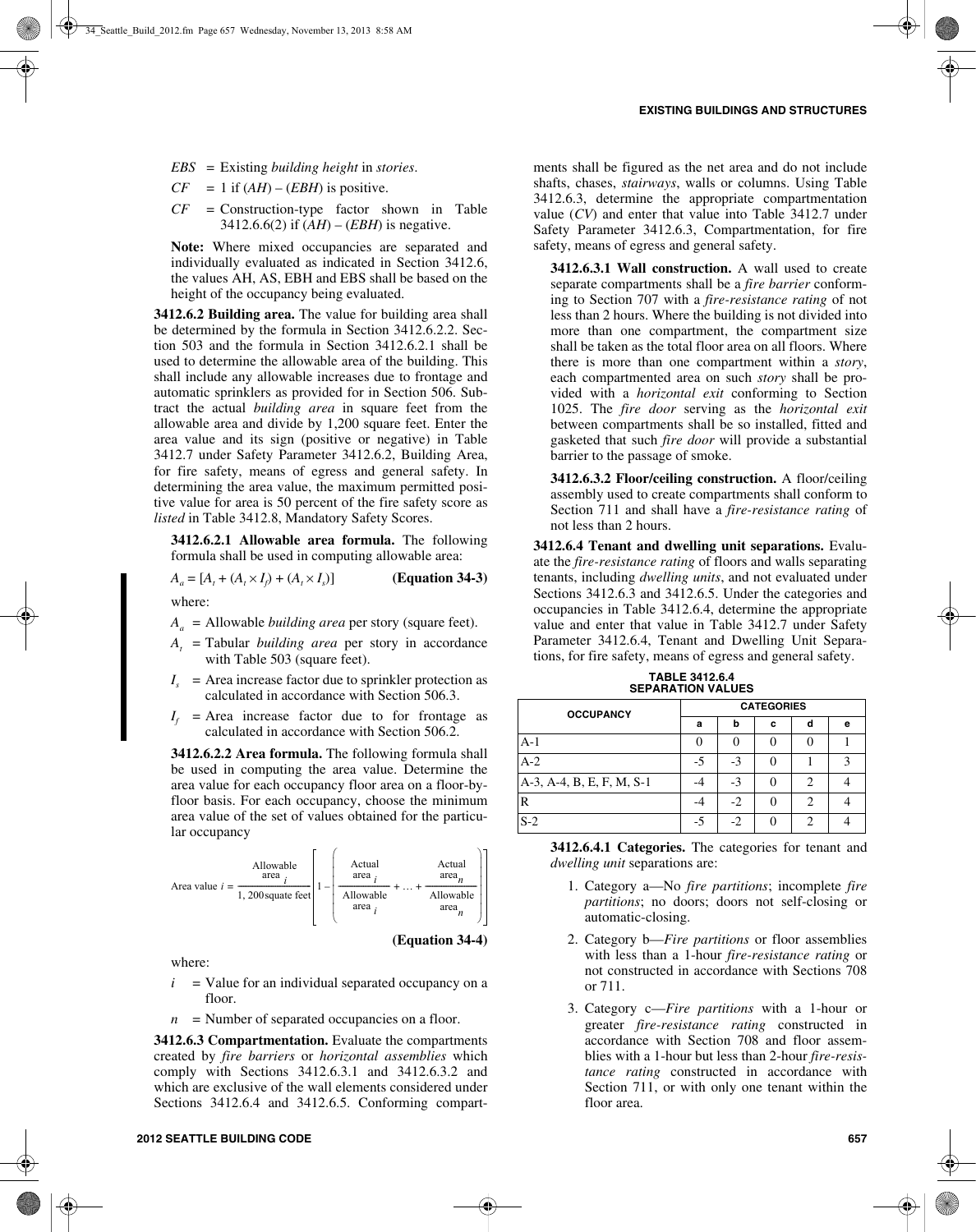- 4. Category d—*Fire barriers* with a 1-hour but less than 2-hour *fire-resistance rating* constructed in accordance with Section 707 and floor assemblies with a 2-hour or greater *fire-resistance rating* constructed in accordance with Section 711.
- 5. Category e—*Fire barriers* and floor assemblies with a 2-hour or greater *fire-resistance rating* and constructed in accordance with Sections 707 and 711, respectively.

**3412.6.5 Corridor walls.** Evaluate the *fire-resistance rating* and degree of completeness of walls which create *corridors* serving the floor, and constructed in accordance with Section 1018. This evaluation shall not include the wall elements considered under Sections 3412.6.3 and 3412.6.4. Under the categories and groups in Table 3412.6.5, determine the appropriate value and enter that value into Table 3412.7 under Safety Parameter 3412.6.5, Corridor Walls, for fire safety, means of egress and general safety.

**TABLE 3412.6.5 CORRIDOR WALL VALUES**

| <b>OCCUPANCY</b>  | <b>CATEGORIES</b> |       |                           |   |  |  |  |
|-------------------|-------------------|-------|---------------------------|---|--|--|--|
|                   | a                 |       | $\mathbf{c}^{\mathbf{a}}$ | ď |  |  |  |
| A-1               | $-10$             |       |                           |   |  |  |  |
| $A-2$             | $-30$             | $-12$ |                           |   |  |  |  |
| A-3, F, M, R, S-1 | -7                | $-3$  |                           |   |  |  |  |
| A-4, B, E, S-2    | -5                | - 2   |                           |   |  |  |  |

a. Corridors not providing at least one-half the travel distance for all occupants on a floor shall be category b.

**3412.6.5.1 Categories.** The categories for Corridor Walls are:

- 1. Category a—No *fire partitions*; incomplete *fire partitions*; no doors; or doors not self-closing.
- 2. Category b—Less than 1-hour *fire-resistance rating* or not constructed in accordance with Section 708.4.
- 3. Category c—1-hour to less than 2-hour *fire-resistance rating*, with doors conforming to Section 716 or without *corridors* as permitted by Section 1018.

4. Category d—2-hour or greater *fire-resistance rating*, with doors conforming to Section 716.

**3412.6.6 Vertical openings.** Evaluate the *fire-resistance rating* of *exit* enclosures, hoistways, escalator openings and other shaft enclosures within the building, and openings between two or more floors. Table 3412.6.6(1) contains the appropriate protection values. Multiply that value by the construction type factor found in Table 3412.6.6(2). Enter the vertical opening value and its sign (positive or negative) in Table 3412.7 under Safety Parameter 3412.6.6, Vertical Openings, for fire safety, means of egress, and general safety. If the structure is a one-story building or if all the unenclosed vertical openings within the building conform to the requirements of Section 708, enter a value of 2. The maximum positive value for this requirement shall be 2.

| TABLE 3412.6.6(1)                 |  |
|-----------------------------------|--|
| VERTICAL OPENING PROTECTION VALUE |  |

| <b>PROTECTION</b>             | <b>VALUE</b>                     |
|-------------------------------|----------------------------------|
| None<br>(unprotected opening) | -2 times number floors connected |
| Less than 1 hour              | -1 times number floors connected |
| 1 to less than 2 hours        |                                  |
| 2 hours or more               |                                  |

#### **TABLE 3412.6.6(2) CONSTRUCTION-TYPE FACTOR**

|               | <b>TYPE OF CONSTRUCTION</b> |    |                                           |  |  |                          |  |           |  |
|---------------|-----------------------------|----|-------------------------------------------|--|--|--------------------------|--|-----------|--|
| <b>FACTOR</b> | ĪА                          | ΙB | ПA                                        |  |  | I IIB I IIIA I IIIB I IV |  | <b>VA</b> |  |
|               |                             |    | $1.5$   2.2   3.5   2.5   3.5   2.3   3.3 |  |  |                          |  |           |  |

**3412.6.6.1 Vertical opening formula.** The following formula shall be used in computing vertical opening value.

$$
VO = PV \times CF
$$

where:

*VO* = Vertical opening value.

 $PV =$  Protection value [Table 3412.6.6(1)].

 $CF =$  Construction type factor [Table 3412.6.6(2)].

|                  |                                                                    | <b>CATEGORIES<sup>a</sup></b>                    |    |                                                                                      |    |  |                                                  |  |  |  |
|------------------|--------------------------------------------------------------------|--------------------------------------------------|----|--------------------------------------------------------------------------------------|----|--|--------------------------------------------------|--|--|--|
| <b>OCCUPANCY</b> | Compartment size equal<br>to or greater than 15,000<br>square feet | <b>Compartment size of</b><br>10,000 square feet |    | Compartment size of<br>Compartment size of<br>5,000 square feet<br>7,500 square feet |    |  | Compartment size of<br>2,500 square feet or less |  |  |  |
| $A-1, A-3$       |                                                                    |                                                  | 10 | <u>. 4</u>                                                                           | 18 |  |                                                  |  |  |  |
| $A-2$            |                                                                    |                                                  | 10 | 44                                                                                   | 18 |  |                                                  |  |  |  |
| A-4, B, E, S-2   |                                                                    |                                                  | 10 |                                                                                      | 20 |  |                                                  |  |  |  |
| $F, M, R, S-1$   |                                                                    |                                                  | 10 | 16                                                                                   | 22 |  |                                                  |  |  |  |

#### **TABLE 3412.6.3 COMPARTMENTATION VALUES**

For SI: 1 square foot =  $0.093$  m<sup>2</sup>.

a. For areas between categories, the compartmentation value shall be obtained by linear interpolation.

*VO* = *PV* × *CF* **(Equation 34-5)**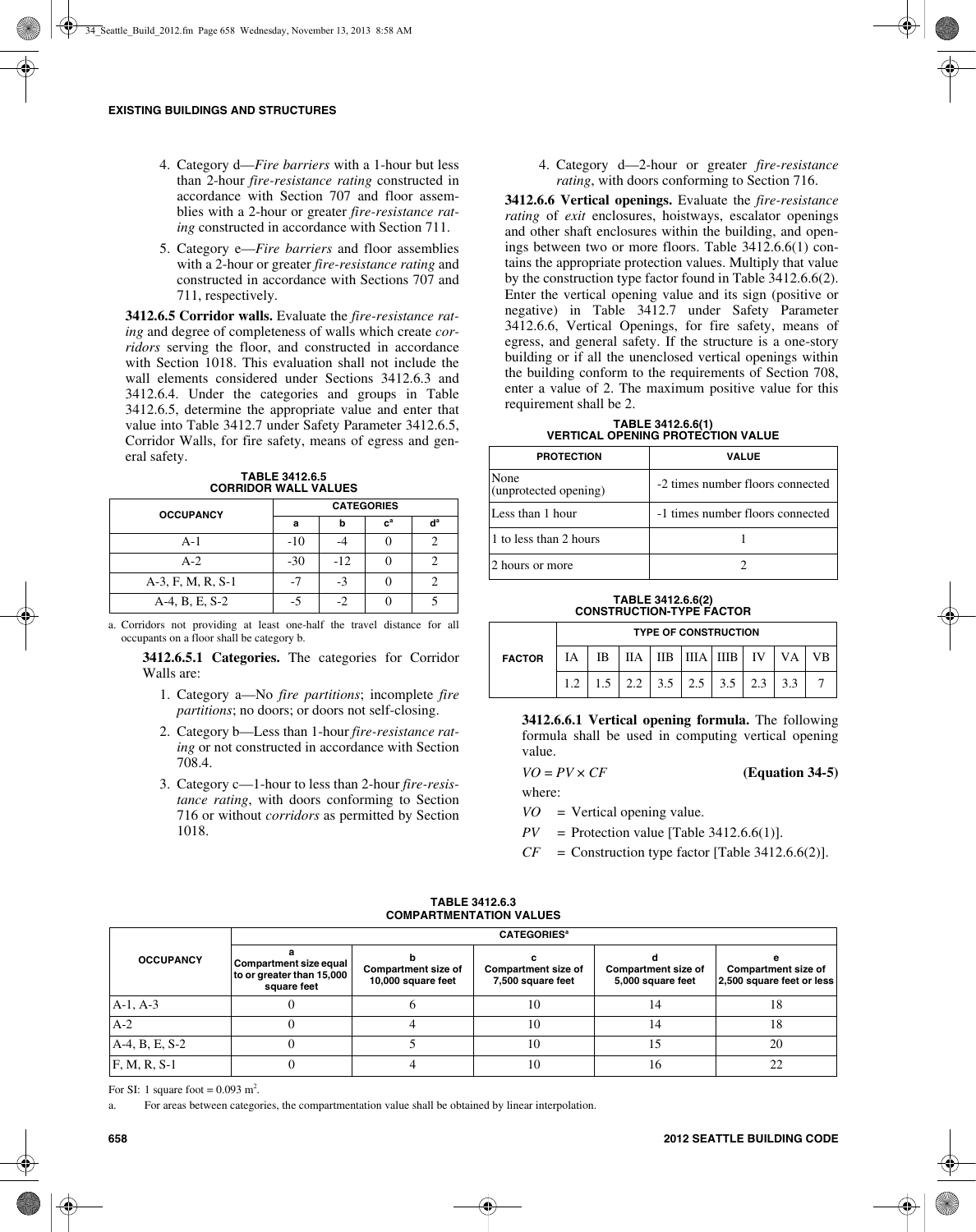**3412.6.7 HVAC systems.** Evaluate the ability of the HVAC system to resist the movement of smoke and fire beyond the point of origin. Under the categories in Section 3412.6.7.1, determine the appropriate value and enter that value into Table 3412.7 under Safety Parameter 3412.6.7, HVAC Systems, for fire safety, means of egress and general safety.

**3412.6.7.1 Categories.** The categories for HVAC systems are:

- 1. Category a—Plenums not in accordance with Section 602 of the *International Mechanical Code*. -10 points.
- 2. Category b—Air movement in egress elements not in accordance with Section 1018.5. -5 points.
- 3. Category c—Both categories a and b are applicable. -15 points.
- 4. Category d—Compliance of the HVAC system with Section 1018.5 and Section 602 of the *International Mechanical Code*. 0 points.
- 5. Category e—Systems serving one *story*; or a central boiler/chiller system without ductwork connecting two or more stories. 5 points.

**3412.6.8 Automatic fire detection.** Evaluate the smoke detection capability based on the location and operation of *automatic fire detectors* in accordance with Section 907 and the *International Mechanical Code*. Under the categories and occupancies in Table 3412.6.8, determine the appropriate value and enter that value into Table 3412.7 under Safety Parameter 3412.6.8, Automatic Fire Detection, for fire safety, means of egress and general safety.

| <b>OCCUPANCY</b>       | <b>CATEGORIES</b> |      |          |   |   |  |  |
|------------------------|-------------------|------|----------|---|---|--|--|
|                        | a                 | b    | c        | d | е |  |  |
| A-1, A-3, F, M, R, S-1 | $-10$             | $-5$ | $\Omega$ | 2 | 6 |  |  |
| $A-2$                  | $-25$             | $-5$ |          |   | 9 |  |  |
| $A-4, B, E, S-2$       |                   | $-2$ | 0        |   | 8 |  |  |

**TABLE 3412.6.8 AUTOMATIC FIRE DETECTION VALUES**

**3412.6.8.1 Categories.** The categories for automatic fire detection are:

- 1. Category a—None.
- 2. Category b—Existing *smoke detectors* in HVAC systems and maintained in accordance with the *International Fire Code*.
- 3. Category c—*Smoke detectors* in HVAC systems. The detectors are installed in accordance with the requirements for new buildings in the *International Mechanical Code*.
- 4. Category d—*Smoke detectors* throughout all floor areas other than individual *sleeping units*, tenant spaces and *dwelling units*.

5. Category e—*Smoke detectors* installed throughout the floor area.

**3412.6.9 Fire alarm systems.** Evaluate the capability of the *fire alarm system* in accordance with Section 907. Under the categories and occupancies in Table 3412.6.9, determine the appropriate value and enter that value into Table 3412.7 under Safety Parameter 3412.6.9, Fire Alarm Systems, for fire safety, means of egress and general safety.

| <b>TABLE 3412.6.9</b>           |
|---------------------------------|
| <b>FIRE ALARM SYSTEM VALUES</b> |

| <b>OCCUPANCY</b>            | <b>CATEGORIES</b> |       |    |    |  |  |  |
|-----------------------------|-------------------|-------|----|----|--|--|--|
|                             | а                 | $b^a$ | c  |    |  |  |  |
| A-1, A-2, A-3, A-4, B, E, R | $-10$             | -5    |    |    |  |  |  |
| F. M. S                     |                   |       | 10 | 15 |  |  |  |

a. For buildings equipped throughout with an *automatic sprinkler system*, add 2 points for activation by a sprinkler waterflow device.

**3412.6.9.1 Categories.** The categories for *fire alarm systems* are:

- 1. Category a—None.
- 2. Category b—*Fire alarm system* with *manual fire alarm boxes* in accordance with Section 907.4 and alarm notification appliances in accordance with Section 907.5.2.
- 3. Category c—*Fire alarm system* in accordance with Section 907.
- 4. Category d—Category c plus a required *emergency voice/alarm communications* system and a *fire command center* that conforms to Section 403.4.6 and contains the *emergency voice/alarm communications* system controls, fire department communication system controls and any other controls specified in Section 911 where those systems are provided.

**3412.6.10 Smoke control.** Evaluate the ability of a natural or mechanical venting, exhaust or pressurization system to control the movement of smoke from a fire. Under the categories and occupancies in Table 3412.6.10, determine the appropriate value and enter that value into Table 3412.7 under Safety Parameter 3412.6.10, Smoke Control, for means of egress and general safety.

**TABLE 3412.6.10 SMOKE CONTROL VALUES**

| <b>OCCUPANCY</b> | <b>CATEGORIES</b> |             |                  |                |                |                |  |
|------------------|-------------------|-------------|------------------|----------------|----------------|----------------|--|
|                  | а                 | b           | c                | d              | е              |                |  |
| $A-1, A-2, A-3$  |                   |             | 2                | 3              | 6              |                |  |
| $A-4, E$         |                   |             | $\left( \right)$ |                | 3              |                |  |
| B, M, R          |                   | $2^{\rm a}$ | 3 <sup>a</sup>   | 3 <sup>a</sup> | 3 <sup>a</sup> | $4^{\rm a}$    |  |
| F.S              |                   | $2^a$       | $2^a$            | 3 <sup>a</sup> | 3 <sup>a</sup> | 3 <sup>a</sup> |  |

a. This value shall be 0 if compliance with Category d or e in Section 3412.6.8.1 has not been obtained.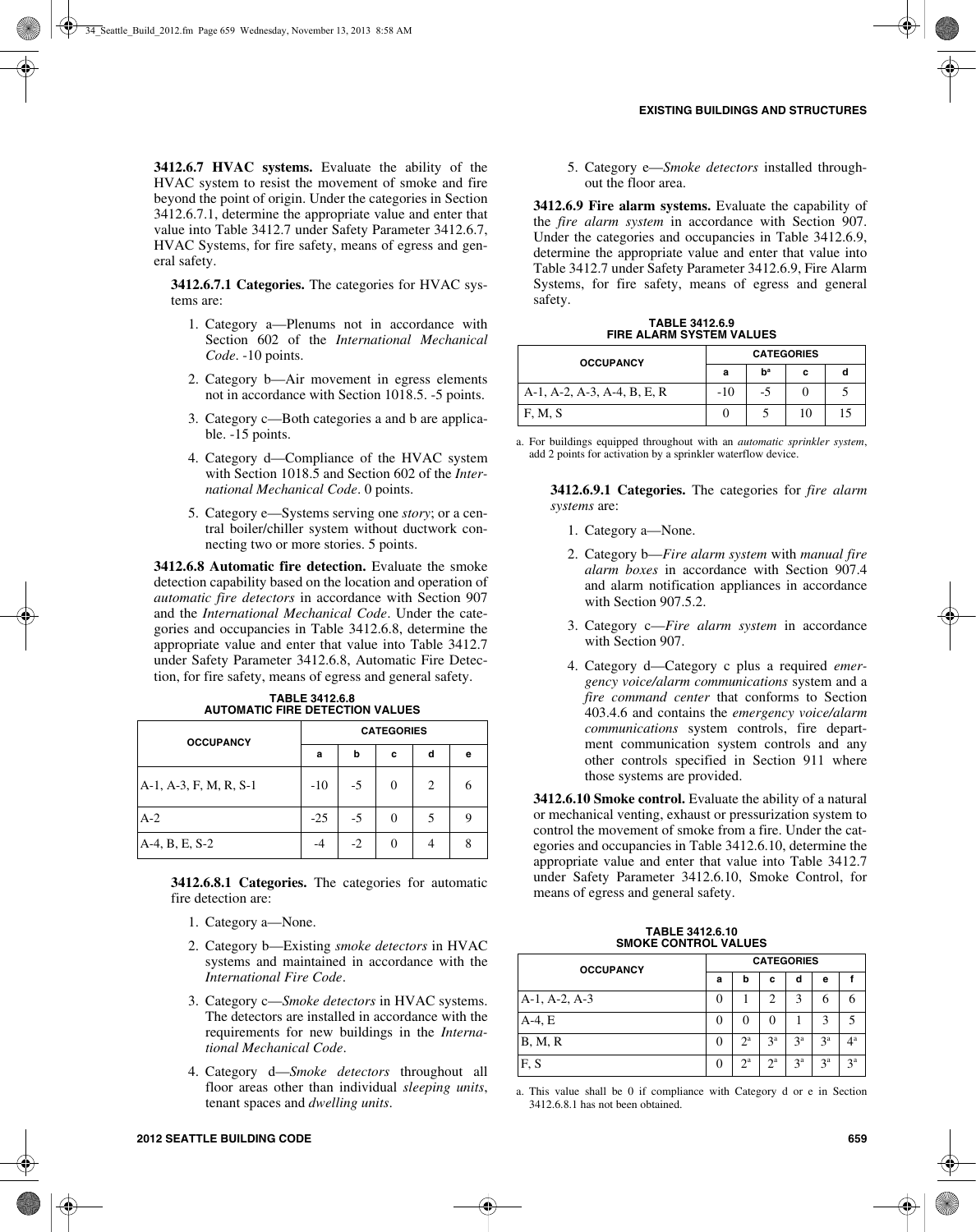**3412.6.10.1 Categories.** The categories for smoke control are:

- 1. Category a—None.
- 2. Category b—The building is equipped throughout with an *automatic sprinkler system*. Openings are provided in exterior walls at the rate of 20 square feet  $(1.86 \text{ m}^2)$  per 50 linear feet  $(15 \text{ } 240)$ mm) of *exterior wall* in each *story* and distributed around the building perimeter at intervals not exceeding 50 feet (15 240 mm). Such openings shall be readily openable from the inside without a key or separate tool and shall be provided with ready access thereto. In lieu of operable openings, clearly and permanently marked tempered glass panels shall be used.
- 3. Category c—One enclosed *exit stairway*, with ready access thereto, from each occupied floor of the building. The *stairway* has operable exterior windows and the building has openings in accordance with Category b.
- 4. Category d—One *smokeproof enclosure* and the building has openings in accordance with Category b.
- 5. Category e—The building is equipped throughout with an *automatic sprinkler system*. Each floor area is provided with a mechanical air-handling system designed to accomplish smoke containment. Return and exhaust air shall be moved directly to the outside without recirculation to other floor areas of the building under fire conditions. The system shall exhaust not less than six air changes per hour from the floor area. Supply air by mechanical means to the floor area is not required. Containment of smoke shall be considered as confining smoke to the floor area involved without migration to other floor areas. Any other tested and *approved* design which will adequately accomplish smoke containment is permitted.
- 6. Category f—Each *stairway* shall be one of the following: a *smokeproof enclosure* in accordance with Section 1022.10; pressurized in accordance with Section 909.20.5 or shall have operable exterior windows.

**3412.6.11 Means of egress capacity and number.** Evaluate the *means of egress* capacity and the number of exits available to the building occupants. In applying this section, the *means of egress* are required to conform to the following sections of this code: 1003.7, 1004, 1005, 1014.2, 1014.3, 1015.2, 1021, 1024.1, 1027.2, 1027.5, 1028.2, 1028.3, 1028.4 and 1029. The number of exits credited is the number that is available to each occupant of the area being evaluated. Existing fire escapes shall be accepted as a component in the *means of egress* when conforming to Section 3406.

Under the categories and occupancies in Table 3412.6.11, determine the appropriate value and enter that value into Table 3412.7 under Safety Parameter 3412.6.11, Means of Egress Capacity, for means of egress and general safety.

➡

**TABLE 3412.6.11 MEANS OF EGRESS VALUES**

| <b>OCCUPANCY</b>      | <b>CATEGORIES</b> |   |   |   |   |  |  |  |
|-----------------------|-------------------|---|---|---|---|--|--|--|
|                       | a                 | b | c | d | е |  |  |  |
| A-1, A-2, A-3, A-4, E | $-10$             |   | 2 | 8 |   |  |  |  |
| М                     | $-3$              |   |   | っ |   |  |  |  |
| B, F, S               | -1                |   |   |   |   |  |  |  |
|                       | $-3$              |   |   |   |   |  |  |  |

a. The values indicated are for buildings six stories or less in height. For buildings over six stories above grade plane, add an additional -10 points.

**3412.6.11.1 Categories.** The categories for Means of Egress Capacity and number of *exits* are:

- 1. Category a—Compliance with the minimum required *means of egress* capacity or number of *exits* is achieved through the use of a fire escape in accordance with Section 3406.
- 2. Category b—Capacity of the *means of egress* complies with Section 1004 and the number of *exits* complies with the minimum number required by Section 1021.
- 3. Category c—Capacity of the *means of egress* is equal to or exceeds 125 percent of the required *means of egress* capacity, the *means of egress* complies with the minimum required width dimensions specified in the code and the number of *exits* complies with the minimum number required by Section 1021.
- 4. Category d—The number of *exits* provided exceeds the number of *exits* required by Section 1021. *Exits* shall be located a distance apart from each other equal to not less than that specified in Section 1015.2.
- 5. Category e—The area being evaluated meets both Categories c and d.

**3412.6.12 Dead ends.** In spaces required to be served by more than one *means of egress*, evaluate the length of the *exit* access travel path in which the building occupants are confined to a single path of travel. Under the categories and occupancies in Table 3412.6.12, determine the appropriate value and enter that value into Table 3412.7 under Safety Parameter 3412.6.12, Dead Ends, for means of egress and general safety.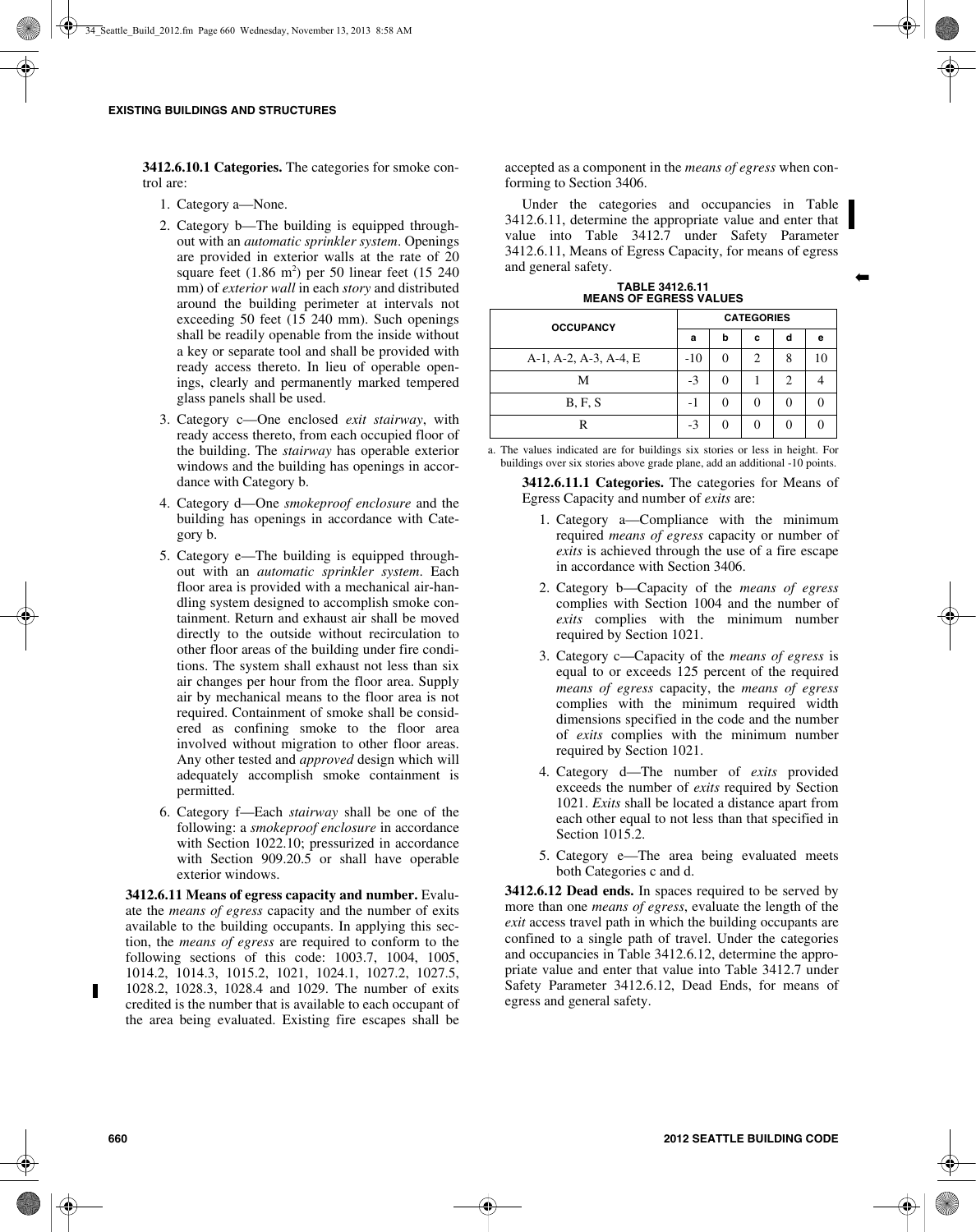## **TABLE 3412.6.12 DEAD-END VALUES**

| <b>OCCUPANCY</b>                | <b>CATEGORIES<sup>a</sup></b> |  |  |  |  |
|---------------------------------|-------------------------------|--|--|--|--|
|                                 |                               |  |  |  |  |
| A-1, A-3, A-4, B, E, F, M, R, S | ш.                            |  |  |  |  |
| $A-2.E$                         |                               |  |  |  |  |

a. For dead-end distances between categories, the dead-end value shall be obtained by linear interpolation.

**3412.6.12.1 Categories.** The categories for dead ends are:

- 1. Category a—Dead end of 35 feet (10 670 mm) in nonsprinklered buildings or 70 feet (21 340 mm) in sprinklered buildings.
- 2. Category b—Dead end of 20 feet (6096 mm); or 50 feet (15 240 mm) in Group B in accordance with Section 1018.4, exception 2.
- 3. Category c—No dead ends; or ratio of length to width  $(l/w)$  is less than  $2.5:1$ .

**3412.6.13 Maximum exit access travel distance.** Evaluate the length of *exit access* travel to an *approved exit*. Determine the appropriate points in accordance with the following equation and enter that value into Table 3412.7 under Safety Parameter 3412.6.13, Maximum Exit Access Travel Distance, for means of egress and general safety. The maximum allowable *exit access* travel distance shall be determined in accordance with Section 1016.1.

Points =  $20 \times -$ Maximum allowable Maximum actual travel distance – travel distance wel distance travel distance<br>Max. allowable travel distance

## **(Equation 34-6)**

**3412.6.14 Elevator control.** Evaluate the passenger elevator equipment and controls that are available to the fire department to reach all occupied floors. Emergency recall and in-car operation of elevator recall controls shall be provided in accordance with the *International Fire Code*. Under the categories and occupancies in Table 3412.6.14, determine the appropriate value and enter that value into Table 3412.7 under Safety Parameter 3412.6.14, Elevator Control, for fire safety, means of egress and general safety. The values shall be zero for a single-story building**.** 

**3412.6.14.1 Categories.** The categories for elevator controls are:

1. Category a — No elevator.

- 2. Category b—Any elevator without Phase I emergency recall operation and Phase II emergency in-car operation.
- 3. Category c All elevators with Phase I emergency recall operation and Phase II emergency in-car operation as required by the *International Fire Code*.
- 4. Category d—All meet Category c; or Category b where permitted to be without Phase I emergency recall operation and Phase II emergency in-car operation; and at least one elevator that complies with new construction requirements serves all occupied floors.

**3412.6.15 Means of egress emergency lighting.** Evaluate the presence of and reliability of *means of egress* emergency lighting. Under the categories and occupancies in Table 3412.6.15, determine the appropriate value and enter that value into Table 3412.7 under Safety Parameter 3412.6.15, Means of Egress Emergency Lighting, for means of egress and general safety.

# **TABLE 3412.6.15 MEANS OF EGRESS EMERGENCY LIGHTING VALUES**

| <b>NUMBER OF EXITS REQUIRED</b> | <b>CATEGORIES</b> |   |   |  |  |
|---------------------------------|-------------------|---|---|--|--|
| BY SECTION 1015                 | a                 | h | с |  |  |
| Two or more exits               | NP                |   |   |  |  |
| l Minimum of one exit           |                   |   |   |  |  |

**3412.6.15.1 Categories.** The categories for means of egress emergency lighting are:

- 1. Category a—*Means of egress* lighting and *exit* signs not provided with emergency power in accordance with Chapter 27.
- 2. Category b—*Means of egress* lighting and *exit* signs provided with emergency power in accordance with Chapter 27.
- 3. Category c—Emergency power provided to *means of egress* lighting and exit signs which provides protection in the event of power failure to the site or building.

**3412.6.16 Mixed occupancies.** Where a building has two or more occupancies that are not in the same occupancy classification, the separation between the mixed occupancies shall be evaluated in accordance with this section. Where there is no separation between the mixed occupancies or the separation between mixed occupancies does not qualify for any of

| <b>CATEGORIES</b> |           |  |    |  |  |
|-------------------|-----------|--|----|--|--|
|                   |           |  |    |  |  |
| $-2$              |           |  | +2 |  |  |
| $-4$              | <b>NP</b> |  | +4 |  |  |
|                   |           |  |    |  |  |

**TABLE 3412.6.14**

For SI: 1 foot = 304.8 mm. NP = Not permitted

Г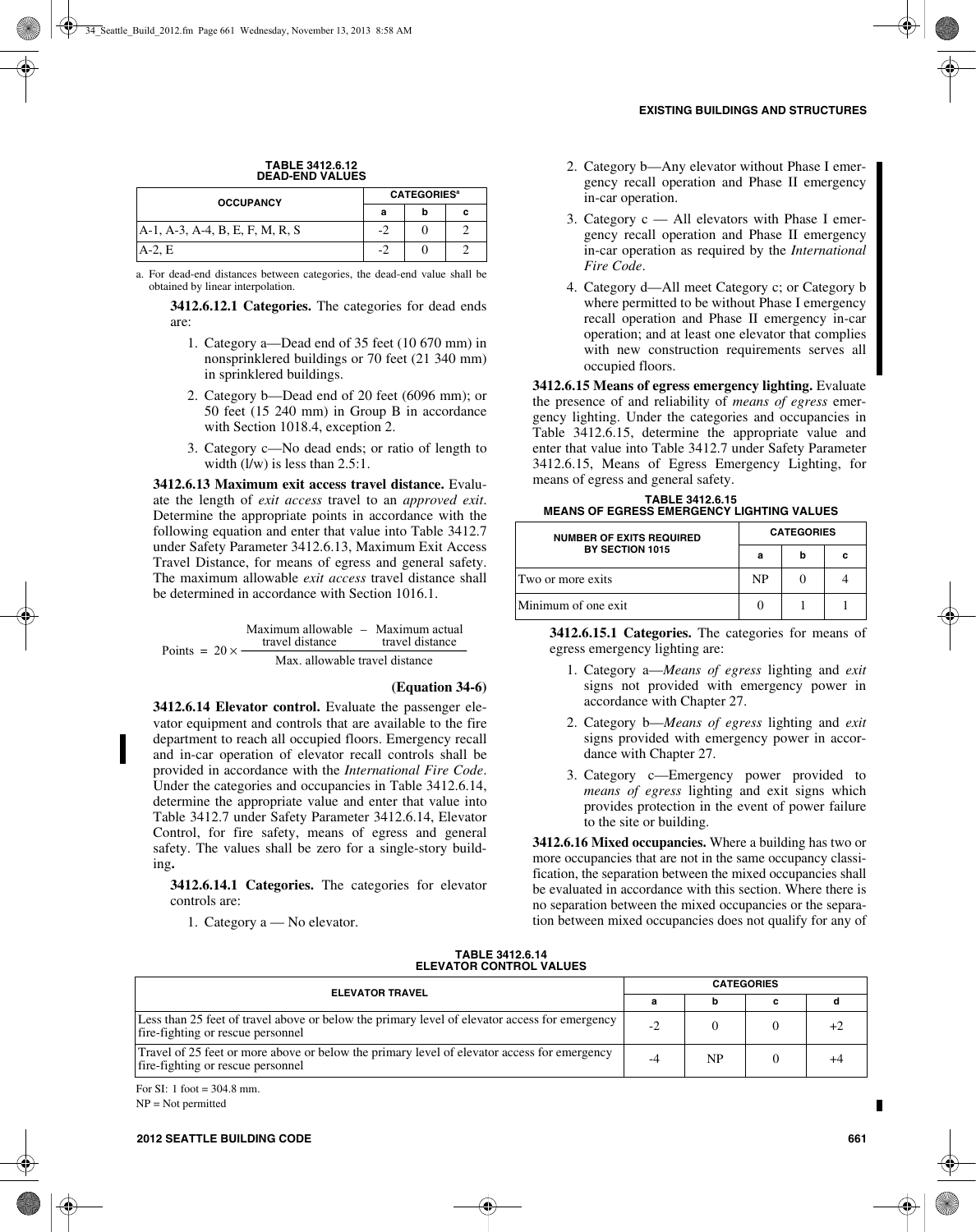the categories indicated in Section 3412.6.16.1, the building shall be evaluated as indicated in Section 3412.6 and the value for mixed occupancies shall be zero. Under the categories and occupancies in Table 3412.6.16, determine the appropriate value and enter that value into Table 3412.7 under Safety Parameter 3412.6.16, Mixed Occupancies, for fire safety and general safety. For buildings without mixed occupancies, the value shall be zero.

**TABLE 3412.6.16 MIXED OCCUPANCY VALUES<sup>a</sup>** 

| <b>OCCUPANCY</b>        | <b>CATEGORIES</b> |   |    |  |  |
|-------------------------|-------------------|---|----|--|--|
|                         | а                 | b | c  |  |  |
| $A-1, A-2, R$           | $-10$             |   | 10 |  |  |
| A-3, A-4, B, E, F, M, S | $-5$              |   |    |  |  |

a. For fire-resistance ratings between categories, the value shall be obtained by linear interpolation.

**3412.6.16.1 Categories.** The categories for mixed occupancies are:

- 1. Category a—Occupancies separated by minimum 1-hour *fire barriers* or minimum 1-hour *horizontal assemblies*, or both.
- 2. Category b—Separations between occupancies in accordance with Section 508.4.
- 3. Category c—Separations between occupancies having a *fire-resistance rating* of not less than twice that required by Section 508.4.4.

**3412.6.17 Automatic sprinklers.** Evaluate the ability to suppress a fire based on the installation of an *automatic sprinkler system* in accordance with Section 903.3.1.1. "Required sprinklers" shall be based on the requirements of this code. Under the categories and occupancies in Table 3412.6.17, determine the appropriate value and enter that value into Table 3412.7 under Safety Parameter 3412.6.17, Automatic Sprinklers, for fire safety, means of egress divided by 2 and general safety.

| <b>TABLE 3412.6.17</b>         |  |
|--------------------------------|--|
| <b>SPRINKLER SYSTEM VALUES</b> |  |

| <b>OCCUPANCY</b>       |       | <b>CATEGORIES</b> |   |   |                |  |  |  |
|------------------------|-------|-------------------|---|---|----------------|--|--|--|
|                        | а     | b                 | c | d | е              |  |  |  |
| A-1, A-3, F, M, R, S-1 | -6    | $-3$              |   | 2 |                |  |  |  |
| $A-2$                  |       | $-2$              |   |   | $\mathfrak{2}$ |  |  |  |
| A-4, B, E, S-2         | $-12$ | -6                |   | 3 | 6              |  |  |  |

**3412.6.17.1 Categories.** The categories for *automatic sprinkler system* protection are:

- 1. Category a—Sprinklers are required throughout; sprinkler protection is not provided or the sprinkler system design is not adequate for the hazard protected in accordance with Section 903.
- 2. Category b—Sprinklers are required in a portion of the building; sprinkler protection is not provided or the sprinkler system design is not ade-

quate for the hazard protected in accordance with Section 903.

- 3. Category c—Sprinklers are not required; none are provided.
- 4. Category d—Sprinklers are required in a portion of the building; sprinklers are provided in such portion; the system is one which complied with the code at the time of installation and is maintained and supervised in accordance with Section 903.
- 5. Category e—Sprinklers are required throughout; sprinklers are provided throughout in accordance with Chapter 9.
- 6. Category f—Sprinklers are not required throughout; sprinklers are provided throughout in accordance with Chapter 9.

**3412.6.18 Standpipes.** Evaluate the ability to initiate attack on a fire by making a supply of water available readily through the installation of standpipes in accordance with Section 905. Required standpipes shall be based on the requirements of this code. Under the categories and occupancies in Table 3412.6.18, determine the appropriate value and enter that value into Table 3412.7 under Safety Parameter 3412.6.18, Standpipes, for fire safety, means of egress and general safety.

**TABLE 3412.6.18 STANDPIPE SYSTEM VALUES**

| <b>OCCUPANCY</b>       | <b>CATEGORIES</b> |  |   |    |  |  |  |
|------------------------|-------------------|--|---|----|--|--|--|
|                        | $a^a$             |  | с |    |  |  |  |
| A-1, A-3, F, M, R, S-1 |                   |  |   |    |  |  |  |
| $A-2$                  |                   |  |   |    |  |  |  |
| A-4, B, E, S-2         | $-12$             |  |   | 10 |  |  |  |

a. This option cannot be taken if Category a or b in Section 3412.6.17 is used.

**3412.6.18.1 Standpipe.** The categories for standpipe systems are:

- 1. Category a—Standpipes are required; standpipe is not provided or the standpipe system design is not in compliance with Section 905.3.
- 2. Category b—Standpipes are not required; none are provided.
- 3. Category c—Standpipes are required; standpipes are provided in accordance with Section 905.
- 4. Category d—Standpipes are not required; standpipes are provided in accordance with Section 905.

**3412.6.19 Incidental uses.** Evaluate the protection of incidental uses in accordance with Section 509.4.2. Do not include those where this code requires automatic sprinkler systems throughout the buildings, including *covered or open mall buildings*, *high-rise buildings*, public garages and unlimited area buildings. Assign the lowest score from Table 3412.6.19 for the building or floor area being evaluated and enter that value into Table 3412.7 under safety Parameter 3412.6.19, Incidental Use Area, for fire safety,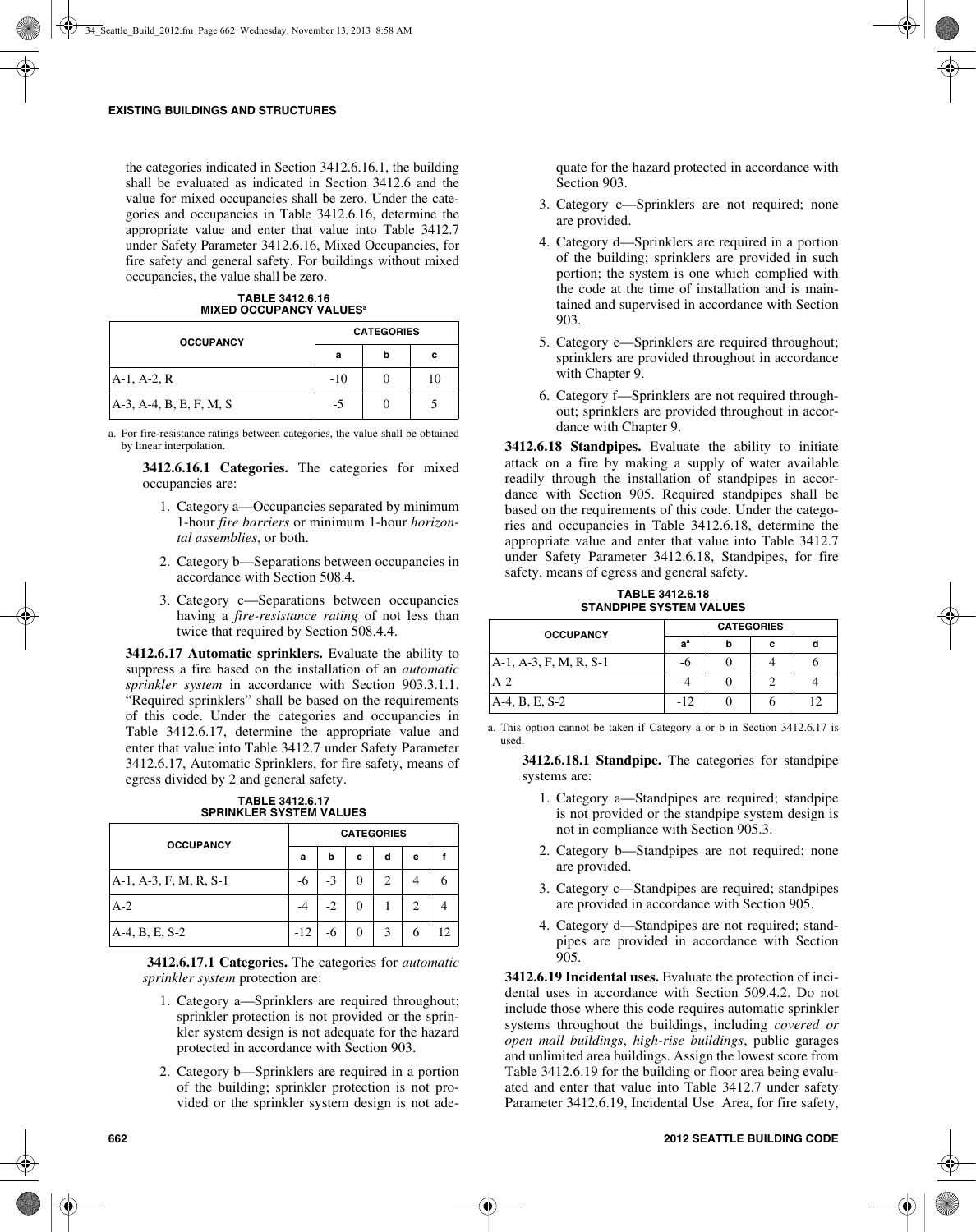means of egress and general safety. If there are no specific occupancy areas in the building or floor area being evaluated, the value shall be zero.

**3412.7 Building score.** After determining the appropriate data from Section 3412.6, enter those data in Table 3412.7 and total the building score.

**3412.8 Safety scores.** The values in Table 3412.8 are the required mandatory safety scores for the evaluation process listed in Section 3412.6.

**3412.9 Evaluation of building safety.** The mandatory safety score in Table 3412.8 shall be subtracted from the building score in Table 3412.7 for each category. Where the final score for any category equals zero or more, the building is in compliance with the requirements of this section for that category. Where the final score for any category is less than zero, the building is not in compliance with the requirements of this section.

**3412.9.1 Mixed occupancies.** For mixed occupancies, the following provisions shall apply:

1. Where the separation between mixed occupancies does not qualify for any category indicated in Section 3412.6.16, the mandatory safety scores for the occupancy with the lowest general safety score in Table 3412.8 shall be utilized (see Section 3412.6).

2. Where the separation between mixed occupancies qualifies for any category indicated in Section 3412.6.16, the mandatory safety scores for each occupancy shall be placed against the evaluation scores for the appropriate occupancy.

| <b>TABLE 3412.6.19</b>            |
|-----------------------------------|
| <b>INCIDENTAL USE AREA VALUES</b> |

| <b>PROTECTION REQUIRED BY</b> |                |        |      | <b>PROTECTION PROVIDED</b> |                  |         |                   |
|-------------------------------|----------------|--------|------|----------------------------|------------------|---------|-------------------|
| <b>TABLE 509</b>              | None           | 1 Hour | AS.  | AS with SP                 | 1 Hour<br>and AS | 2 Hours | 2 Hours<br>and AS |
| 2 Hours and AS                | $-4$           | $-3$   | $-2$ | $-2$                       | - 1              | $-2$    |                   |
| 2 Hours, or 1 Hour and AS     | $-3$           | $-2$   | $-1$ | $-1$                       |                  |         |                   |
| 1 Hour and AS                 | $-3$           | $-2$   | $-1$ | -1                         | $\Omega$         | - 1     |                   |
| 1 Hour                        | $-1$           |        | -1   | $\Omega$                   | $\Omega$         | 0       |                   |
| 1 Hour, or AS with SP         | $\overline{a}$ |        | $-1$ | $\Omega$                   | $\Omega$         | 0       |                   |
| AS with SP                    | $-1$           | -1     | $-1$ | $\theta$                   | 0                | - 1     |                   |
| 1 Hour or AS                  | - 1            |        |      | $\Omega$                   | $\Omega$         |         |                   |

 $AS =$  Automatic sprinkler system;  $SP =$  Smoke partitions (See Section 508.2.5). **Note:** For Table 3412.7, see next page.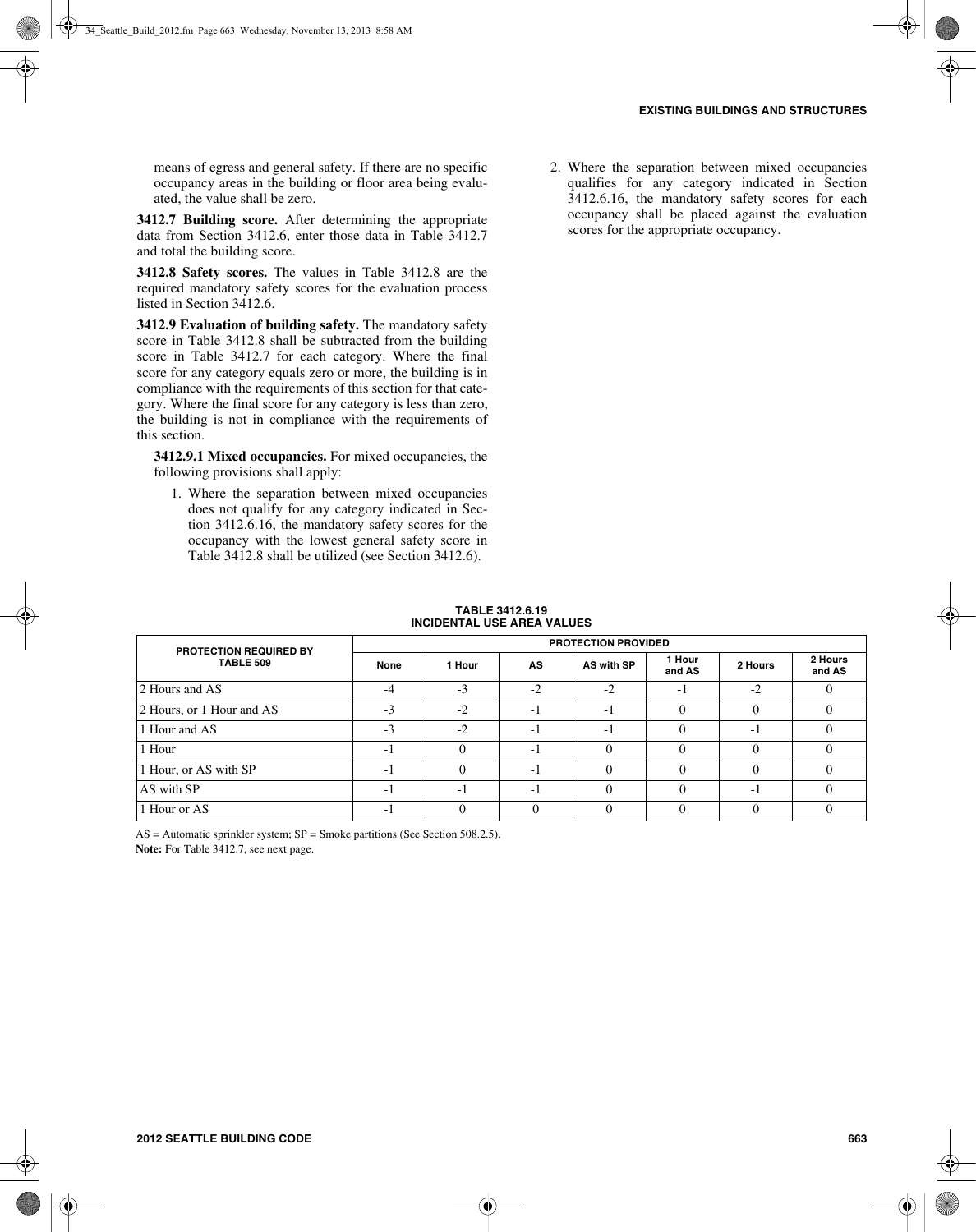## **EXISTING BUILDINGS AND STRUCTURES**

|                                                                                                                             |                               | Number of stories: ______ Height in feet: _____ |                            |
|-----------------------------------------------------------------------------------------------------------------------------|-------------------------------|-------------------------------------------------|----------------------------|
|                                                                                                                             |                               |                                                 |                            |
| Percentage of open perimeter increase: ______%                                                                              |                               |                                                 |                            |
| Completely suppressed:                                                                                                      |                               |                                                 |                            |
| Compartmentation:                                                                                                           |                               | Required door closers:                          | $Yes$ No                   |
|                                                                                                                             |                               |                                                 |                            |
|                                                                                                                             |                               |                                                 |                            |
| Automatic fire detection:                                                                                                   | $Yes \_\_\_No \_\_\_\_$       |                                                 |                            |
| Fire alarm system:                                                                                                          |                               |                                                 |                            |
| Smoke control:                                                                                                              |                               | $Type: \underline{\qquad \qquad }$              |                            |
| Adequate exit routes:                                                                                                       | $Yes$ No $\_\_$               |                                                 | $Yes \_\_\_No \_\_\_\_$    |
|                                                                                                                             |                               | Elevator controls:                              |                            |
| Means of egress emergency lighting: Yes _______ No _______                                                                  |                               | Mixed occupancies:                              |                            |
| <b>SAFETY PARAMETERS</b>                                                                                                    | <b>FIRE SAFETY (FS)</b>       | <b>MEANS OF EGRESS (ME)</b>                     | <b>GENERAL SAFETY (GS)</b> |
| 3412.6.1 Building Height<br>3412.6.2 Building Area<br>3412.6.3 Compartmentation                                             |                               |                                                 |                            |
| 3412.6.4 Tenant and Dwelling Unit Separations 3412.6.5<br>Corridor Walls<br>3412.6.6 Vertical Openings                      |                               |                                                 |                            |
| 3412.6.7 HVAC Systems<br>3412.6.8 Automatic Fire Detection<br>3412.6.9 Fire Alarm Systems                                   |                               |                                                 |                            |
| 3412.6.10 Smoke Control<br>3412.6.11 Means of Egress Capacity<br>3412.6.12 Dead Ends                                        | * * * *<br>* * * *<br>* * * * |                                                 |                            |
| 3412.6.13 Maximum Exit Access Travel Distance<br>3412.6.14 Elevator Control<br>3412.6.15 Means of Egress Emergency Lighting | * * * *<br>* * * *            |                                                 |                            |
| 3412.6.16 Mixed Occupancies<br>3412.6.17 Automatic Sprinklers<br>3412.6.18 Standpipes<br>3412.6.19 Incidental Use           |                               | * * * *<br>$\div 2 =$                           |                            |
| Building score — total value                                                                                                |                               |                                                 |                            |

**TABLE 3412.7 SUMMARY SHEET—BUILDING CODE**

\* \* \* \*No applicable value to be inserted.